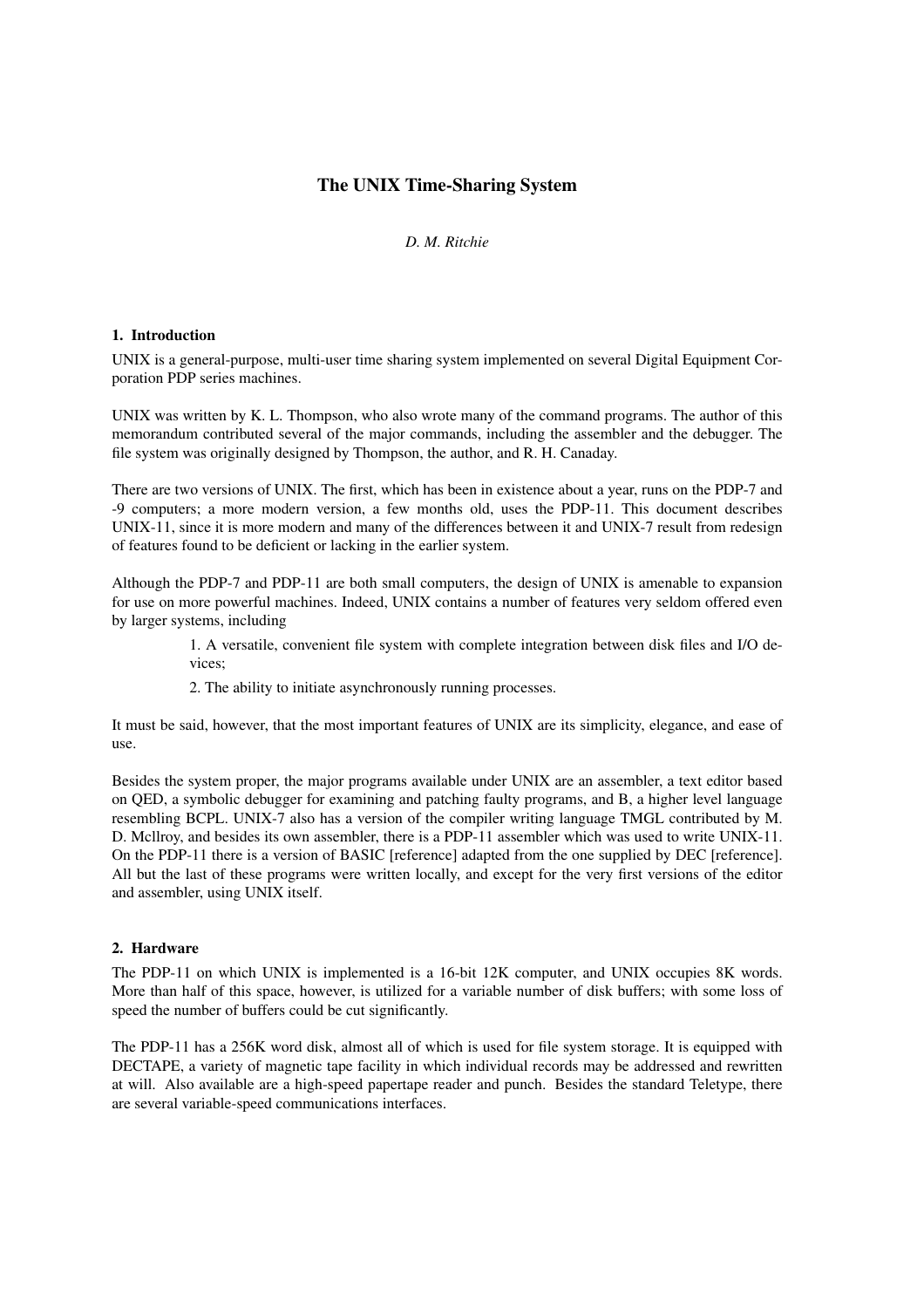### **3. The File System**

The most important role of UNIX is to provide a file system. From the point of view of the user, there are three kinds of files: ordinary disk files, directories, and special files.

#### **3.1. Ordinary Files**

A file contains whatever information the user places there, for example symbolic or binary (object) programs. No particular structuring is expected by the system. Files of text ordinarily consist simply of a string of characters, with lines demarcated by the new-line character. Binary programs are sequences of words as they will appear in core memory when the program starts executing. A few user programs generate and expect files with more structure; for example, the assembler generates, and the debugger expects, a name list file in a particular format; however, the structure of files is controlled solely by the programs which use them, not by the system.

## **3.2. Directories**

Directories (sometimes, "catalogs"), provide the mapping between the names of files and the files themselves, and thus induce a structure on the file system as a whole. Each user has a directory of his own files; he may also create subdirectories to contain groups of files conveniently treated together.

A directory is exactly like an ordinary file except that it cannot be written on by user programs, so that the system controls the contents of directories. However, anyone with appropriate permission may read a directory just like any other file.

The system maintains several directories for its own use. one of these is the *root* directory. All files in the system can be found by tracing a path through a chain of directories until the desired file is reached. The starting point for such searches is often the root, which contains an entry for each user's master directory. Another system directory contains all the programs provided as part of the system; that is, all the commands (elsewhere, "subsystems"). As will be seen, however, it is by no means necessary that a program reside in this directory for it to be used as a command.

Files and directories are named by sequences of eight or fewer characters. When the name of a file is specified to the system, it may be in the form of a *path name*, which is a sequence of directory names separated by slashes and ending in a file name. If the sequence begins with a slash, the search begins in the root directory. The name  $\sqrt{a/b/c}$  causes the system to search the root for directory a; then to search a for b, and then to find  $\sigma$  in  $\sigma$ .  $\sigma$  may be an ordinary file, a directory, or a special file. As a limiting case, the name / refers to the root itself.

The same non-directory file may appear in several directories under possibly different names. This feature is called "linking"; a directory entry for a file is sometimes called a link. UNIX differs from other systems in which linking is permitted in that all links to a file have equal status. That is, a file does not exist within a particular directory; the directory entry for a file consists merely of its name and a pointer to the information actually describing the file. Thus a file exists independently of any directory entry, although in practice a file is made to disappear along with the last link to it.

When a user logs into UNIX, he is assigned a default current directory, but he may change to any directory readable by him. A path name not starting with / causes the system to begin the search in the user's current directory. Thus, the name  $a/b$  specifies the file named b in directory a, which is found in the current working directory. The simplest kind of name, for example a, refers to a file which itself is found in the working directory.

Each directory always has at least two entries. The name . in each directory refers to the directory itself. Thus a program may read the current directory under the name . without knowing its actual path name. The name .. by convention refers to the parent of the directory in which it appears; that is, the directory in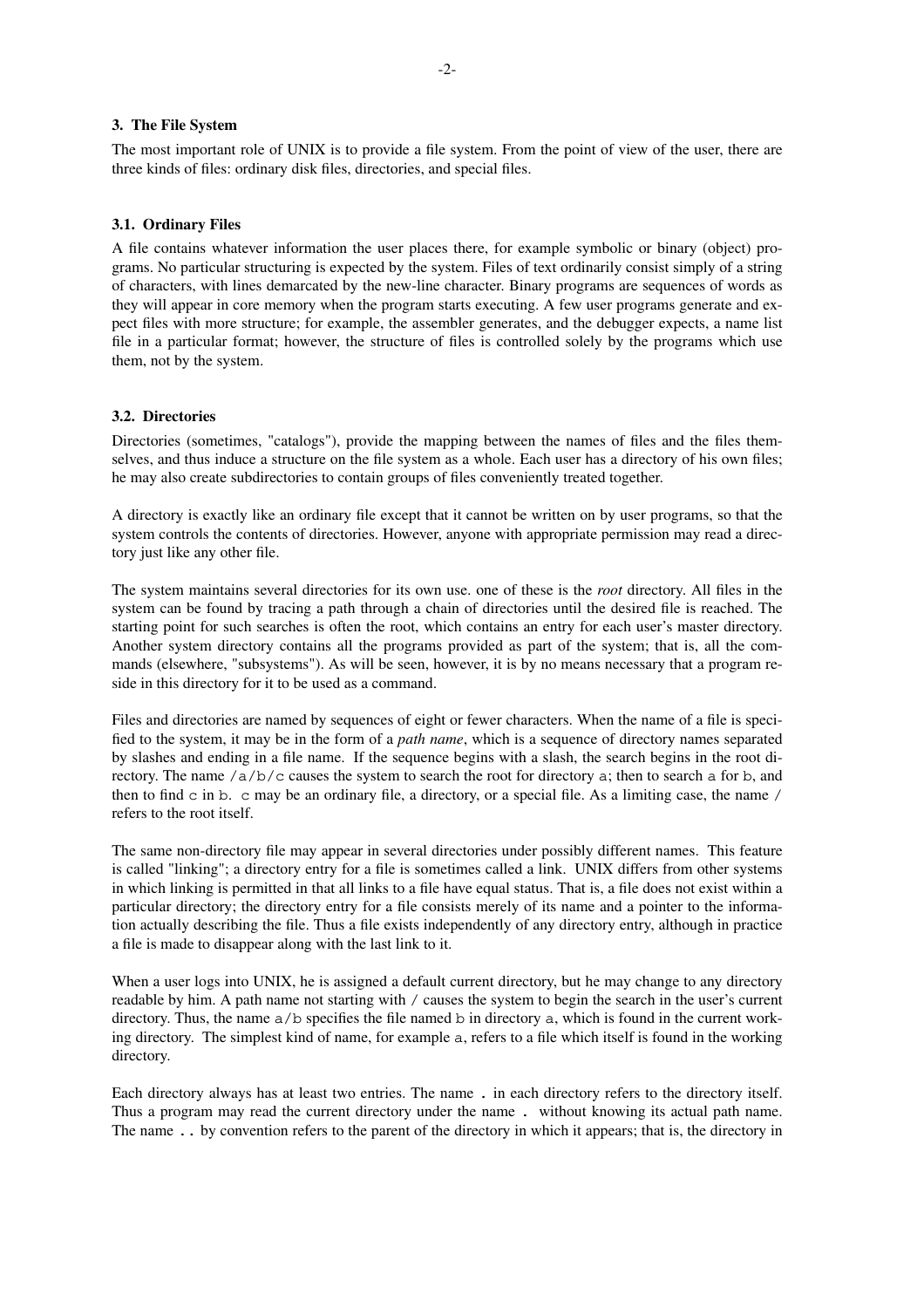which it was first created.

The directory structure is constrained to have the form of a rooted tree. Except for the special entries . and .., each directory must appear as an entry in exactly one other, which is its parent. The reason for this is to simplify the writing of programs which visit subtrees of the directory structure, and more important, to avoid the separation of portions of the hierarchy. If arbitrary links to directories were permitted, it would be quite difficult to detect when the last connection from the root to a directory was severed.

### **3.3. Special Files**

Special files constitute the most unusual feature of the UNIX file system. Each I/O device supported by UNIX is associated with at least one special file. Special files are read and written just like ordinary disk files, but the result is activation of the associated device. Entries for all special files reside in the root directory, so they may all be referred to by / followed by the appropriate name.

The special files are discussed further in section 6 below.

### **3.4. Protection**

The protection scheme in UNIX is quite simple. Each user of the system is assigned a unique user number. When a file is created, it is marked with the number of its creator. Also given for new files is a set of protection bits. Four of these specify independently permission to read or write for the owner of the file and for all other users. A fifth bit indicates permission to execute the file as a program. If the sixth bit is on, the system will temporarily change the user identification of the current user to that of the creator of the file whenever the file is executed as a program. This feature provides for privileged programs which may use files which should neither be read nor changed by other users. If the set-user-identification bit is on for a program, the accounting file may be accessed during the program's execution but not otherwise.

### **3.5. System I/O Calls**

The system calls to do I/O are designed to eliminate the differences between the various devices and styles of access. There is no distinction between "random" and sequential I/O, nor is any logical or physical record size imposed by the system. The size of a file on the disk is determined by the location of the last piece of information written on it; no predetermination of the size of a file is necessary. In UNIX-11, the unit of information is the 8-bit byte, since the PDP-11 is a byte-oriented machine.

To illustrate the essentials of I/O in UNIX, the basic calls are summarized below in an anonymous higher level language which will indicate the needed parameters without getting into the complexities of machine language programming. (All system calls are also described in Appendix 1 in their actual form.) Each call to the system may potentially result in an error return, which for simplicity is not represented in the calling sequence.

#### **3.5.1. Open**

To read or write a file assumed to exist already, it must be opened by the following call:

```
filep = open(name, flag)
```
name indicates the name of the file. An arbitrary path name may be given. The flag argument indicates whether the file is to be read or written. If the file is to be updated, that is read and written simultaneously, it may be opened twice, once for reading and once for writing.

The returned argument filep is called a *file descriptor*. It is used to identify the file in subsequent calls to read, write or otherwise manipulate the file.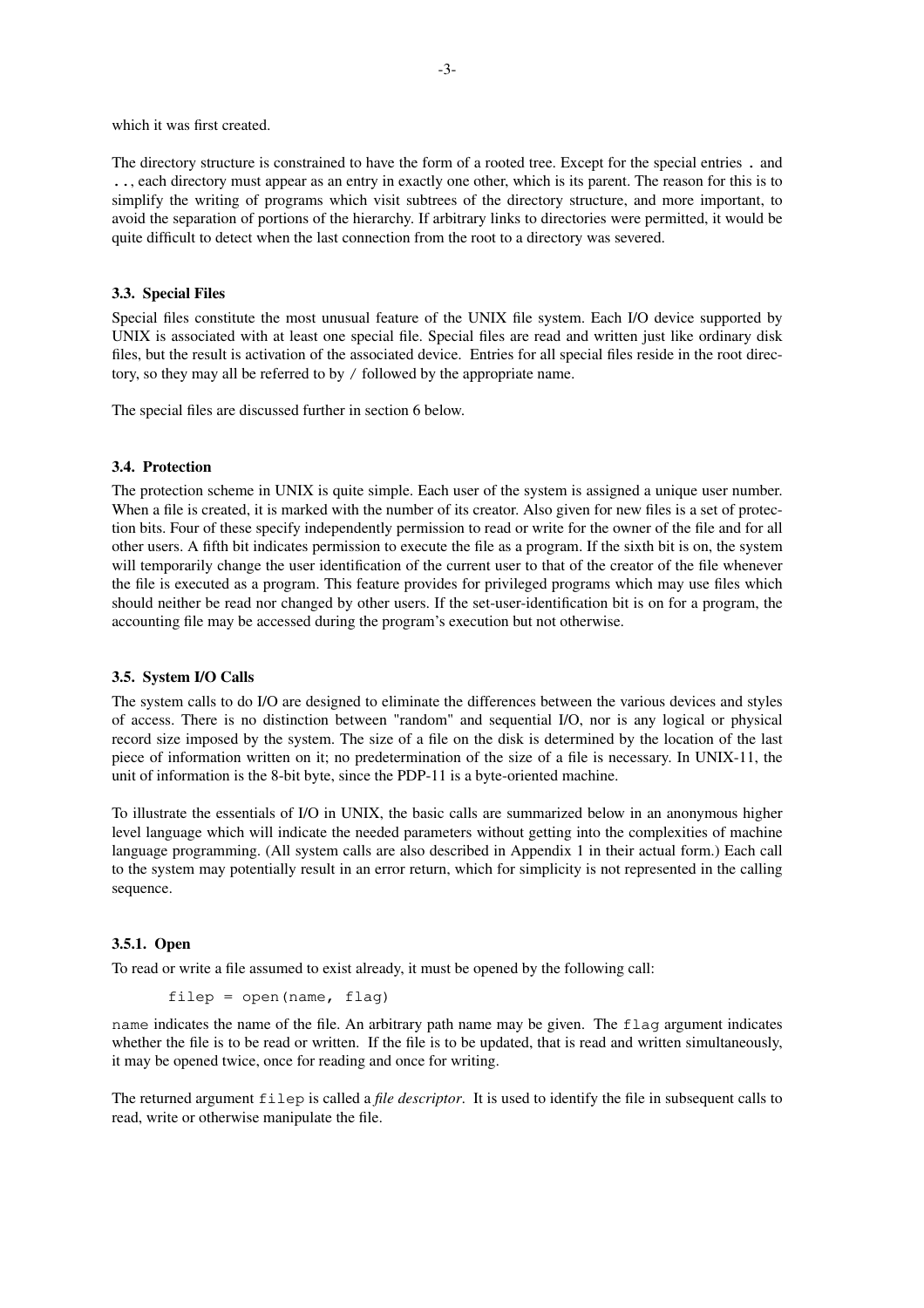There are no locks in the file system, nor is there any restriction on the number of users who may have a file open for reading or writing. Although one may imagine situations in which this fact is unfortunate, in practice difficulties are quite rare.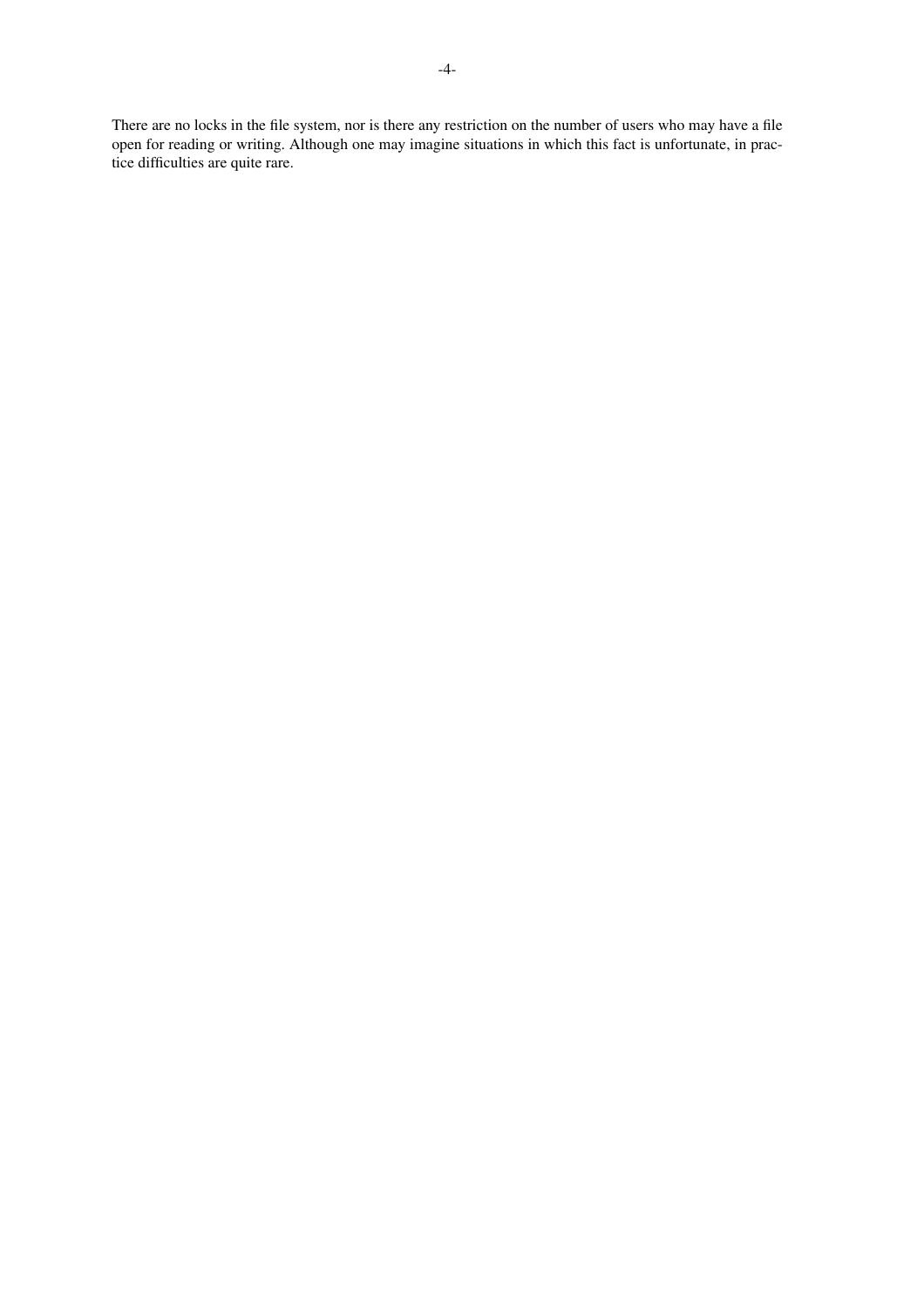To create a new file, the following call is used.

filep = create(name, mode)

Here filep and name are as before. If the file already existed, it is truncated to zero length. Creation of a file implies opening for writing as well. The mode argument indicates the permissions which are to be placed on the file by the protection mechanism. To create a file, the user must have write permission in the directory in which the file is being created.

# **3.5.3. Write**

Except as indicated below, reading and writing are sequential. This means that if a particular byte in the file was the last byte written (or read), the next I/O call implicitly refers to the first following byte. For each open file there is a pointer, maintained by the system, which always indicates the next byte to be read or written. If n bytes are read, the pointer advances by n bytes.

Once a file is open for writing, the following call may be used.

 $n$ written = write(filep, buffer, count)

buffer is the address of count sequentially stored bytes (words in UNIX-7) which will be written onto the file. nwritten is the number of bytes actually written; except in rare cases it is the same as count. Occasionally, an error may be indicated; for example if paper tape is being written, an error occurs if the tape runs out.

For disk files which already existed (that is, were opened by open, not create) the bytes written affect only those implied by the position of the write pointer and the number of bytes written; no other part of the file is changed.

### **3.5.4. Read**

To read, the call is

```
nread = read(filep, buffer, count)
```
Up to count bytes are read from the file into buffer. The number actually read is returned as nread. Every program must beprepared for the possibility that nread is less than count. If the read pointer is so near the end of the file that reading count characters would cause reading beyond the end, only sufficient bytes are transmitted to reach the end of the file. Furthermore, devices like the typewriters work in units of lines. Suppose, for example, that before anything has been typed a program tries to read 128 characters from the console. This forces the program to wait, since nothing has been typed. The user now types a line consisting, say, of 10 characters and hits the "new line" key. At this point the read call would return indicating 11 characters read (including the new line). On the other hand, it is permissible to read fewer characters than were typed without losing information; for example bytes may be picked up one at a time.

When the read call returns with nread equal to zero, it indicates the end of the file. For disk files this occurs when the read pointer becomes equal to the current size of the file. It is possible to generate an end-offile from a typewriter by use of an escape sequence which depends on the device used.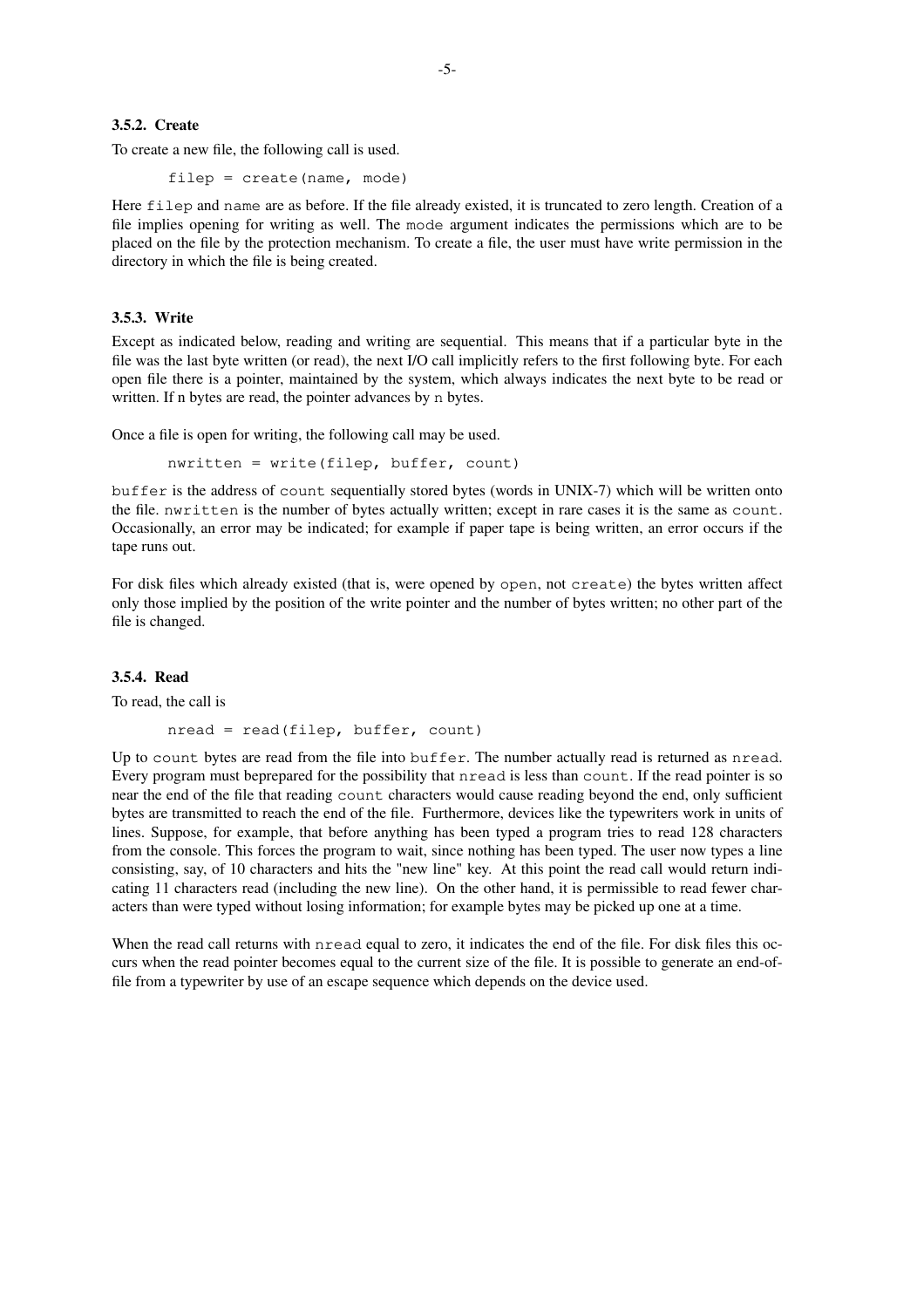### **3.5.5. Seek**

To do "random", that is, direct access I/O it is only necessary to move the read or write pointer to the appropriate location in the file.

seek(filep, base, offset)

The read pointer (respectively write pointer) associated with filep is moved to a position offset words from the beginning, from the current position of the pointer, or from the end of the file, depending on whether base is 0, 1, or 2. offset may be negative to move the pointer backwards. For some devices (e.g. paper tape and typewriters) seek calls are meaningless and are ignored.

### **3.5.6. Tell**

The current position of the pointer may be discovered as follows:

offset = tell(filep, base)

As with seek, filep is the file descriptor for an open file, and base specifies whether the desired offset is to be measured from the beginning of the file, from the current position of the pointer, or from the end. In the second case, of course, the result is always zero.

#### **4. Implementation of the File system**

As mentioned in section 3.2 above, a directory entry contains only a name for the associated file and a pointer to the file itself. This pointer is an integer called the *i-number* (for identification number) of the file. When the file is accessed, its i-number is looked up in a system table stored in a known part of the disk. The entry thereby found (the file's *i-node*) contains the description of the file:

- 1. its owner;
- 2. its protection bits;
- 3. the physical disk addresses for the file contents;
- 4. its size;
- 5. times of creation and last modification;
- 6. the number of links to the file; that is, the number of times it appears in a directory;

7. bits indicating whether the file is a directory and whether it is special (in which case the size and disk addresses are meaningless);

8. a bit indicating whether the file is "large" or "small".

There is space in each i-node for eight disk addresses. A file which fits into eight or fewer 64-word (128-byte) blocks is considered small; in this case the addresses of the blocks themselves are stored. For large files, each of the eight disk addresses may point to an indirect block of 64 words containing the addresses of the blocks constituting the file itself. Thus files may be as large as 8\*64\*128, or 65,536 bytes.

When the number of links to a file drops to zero, its contents are freed and its i-node is marked unused.

To the user, both reading and writing of files appears to be synchronous and unbuffered. That is, immediately after return from a read call the data is available, and conversely after a write the user's workspace may be reused. In fact the system maintains, unseen by the user, a rather complicated buffering mechanism. Suppose a write call is made specifying transmission of a single byte. UNIX will search its own buffers to see whether the affected disk block currently resides in its own buffers; if not, it will be read in from the disk. Then the affected byte is replaced in the buffer and an entry is made in a list of blocks to be written on the disk. The return from the write call may then take place, although the actual I/O may not be completed until a later time. Conversely, if a single byte is read, the system determines whether the disk block in which the byte is located is already in one of the system's buffers; if so, the byte can be returned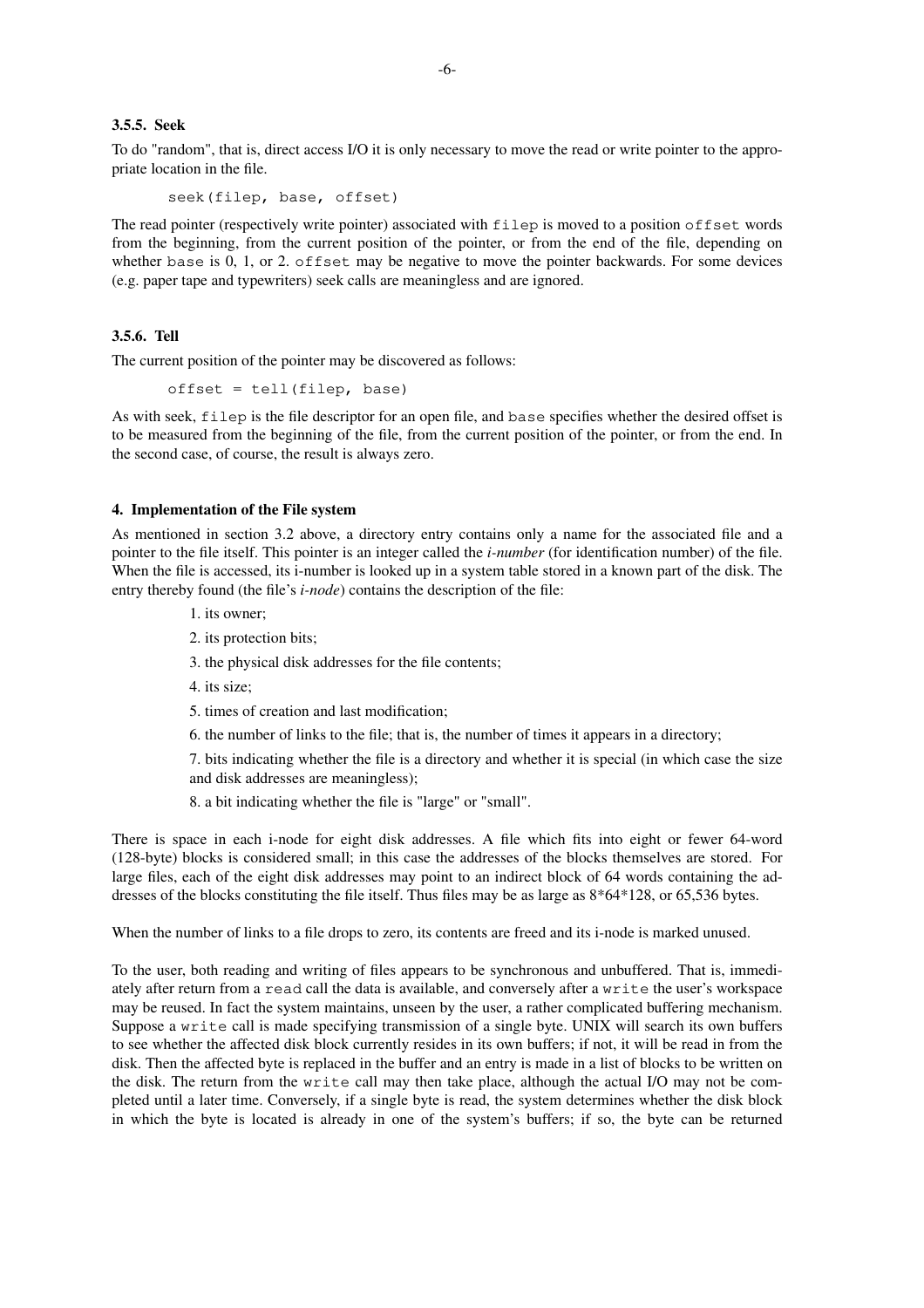immediately. If not, the block is read into a buffer and the byte picked out. Because sequential reading of a file is so common, UNIX attempts to optimize this situation by prereading the disk block following the one in which the requested byte is found. This strategy tends to minimize and in some cases eliminate disk latency delays.

A program which reads or writes files in units of 128 bytes has an advantage overaprogram which reads or writes a single byte at a time, but the gain is not immense. As an example, the editor ed (8.9 and A2.4 below) was originally written, for simplicity, to do I/O one character at a time; it increased its speed by a factor of about two when it was rewritten to use 128-byte units. Because the system attempts to retain copies of the most recently used disk blocks in core, the speed gain in dealing with large units comes principally from elimination of system overhead, not from latency delays.

## **5. The Shell**

### **5.1. General**

Communication with UNIX is carried on with the aid of a program called the Shell. The Shell is a command line interpreter: it reads lines typed by the user and interprets them as requests to execute other programs. In simplest form, a command line consists of the command name followed by arguments to the command, all separated by spaces:

command  $arg_1$ ,  $arg_2$  ...  $arg_n$ 

The Shell splits up the command name and the arguments into separate strings. Then a file with name command is sought; command may be a path name including the / character to specify any file in the system. If command is found, it is brought into core and executed. The arguments collected by the Shell are accessible to the command. When the command is finished, the Shell resumes its own execution, and indicates its readiness to accept another command by typing the prompt character @.

If file command cannot be found, the Shell prefixes the string /bin/ to command and attempts again to find the file. Directory /bin contains all the commands provided by the system itself.

### **5.2. Standard I/O**

The discussion of I/O given above seems to imply that every file used by a program must be opened or created by the program in order to get a file descriptor for the file. In fact, this is not quite true. There are two files always accessible to every program without an explicit open or create; they have file descriptors 0 and 1. As a program begins execution, file 1 is open for writing, and is best understood as the standard output file. Except under circumstances indicated below, this file is the user's typewriter. Thus programs which wish to write informative or diagnostic information ordinarily use file descriptor 1. Conversely, file 0 starts off open for reading, and programs which wish to read messages typed by the user usually read this file.

The Shell is able to change the standard assignments of these file descriptors from the user's typewriter printer and keyboard. If one of the arguments to a command is prefixed by >, file descriptor 1 will, for the duration of the command, refer to the file named after the >. For example,

 $\overline{1}$  c

ordinarily lists, on the typewriter, the names of the files in the current directory. The command

```
ls >files
```
creates a file called files and places the listing there. Thus the argument > files means, 'place output on files'. On the other hand,

ed

ordinarily enters the editor, which takes requests from the user via his typewriter. The command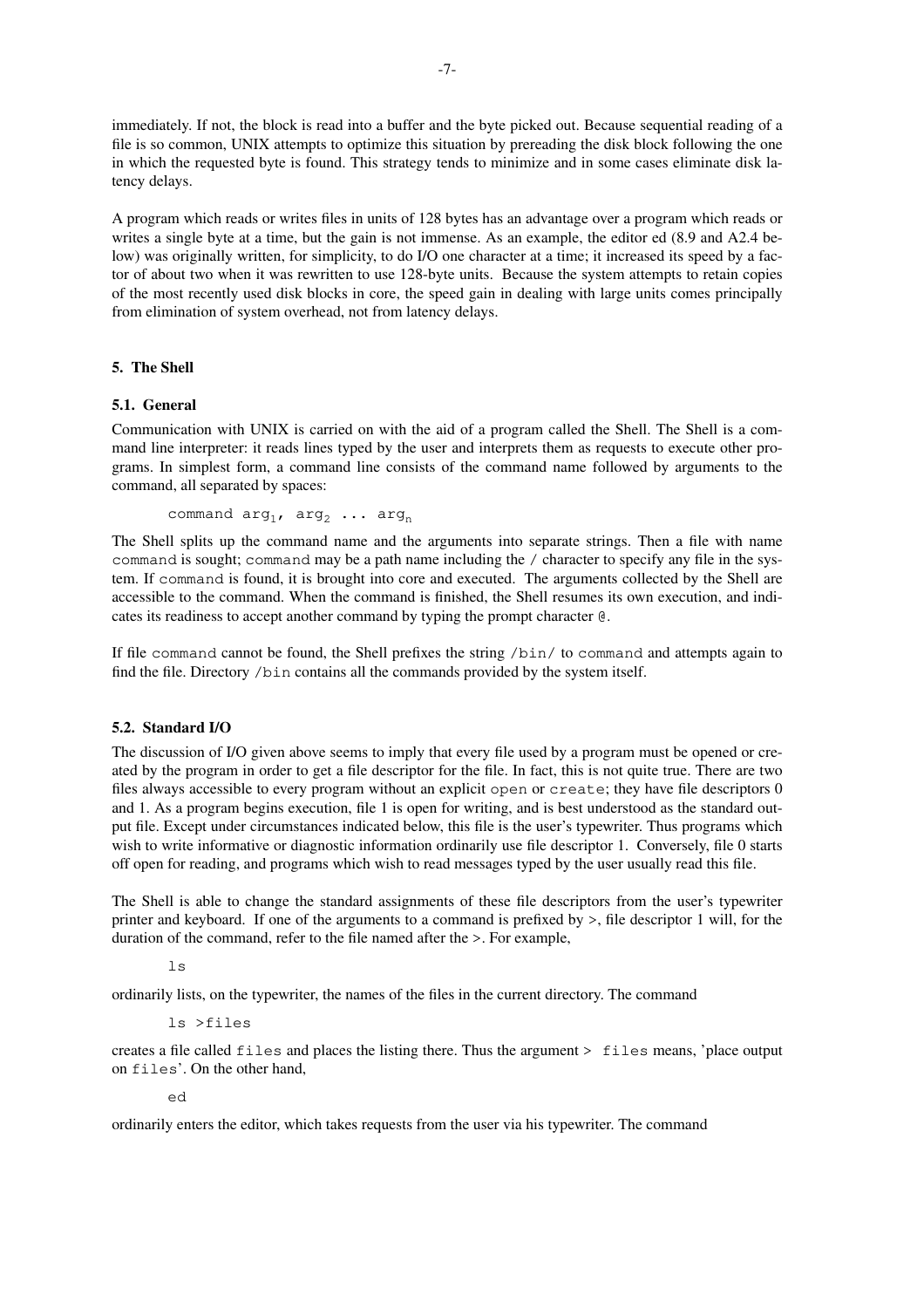ed <script

interprets script as a file of editor commands; thus <script means, 'take input from script'.

Although the file name following < or > appears to be an argument to the command, in fact it is interpreted completely by the Shell and is not passed to the command at all. Thus no special coding is needed within each command; the command need merely use the standard file descriptors 0 and 1 where appropriate.

# **5.3. Command Separators**

Another feature provided by the Shell is relatively straightforward. Commands need not be on different lines; instead they may be separated by semicolons.

ls; ed

will first list the contents of the current directory, then enter the editor.

A related feature is more interesting. If a command is followed by  $\varepsilon$ ; the Shell will not wait for the command to finish before returning with its signal @; instead, it is ready immediately to accept a new command. For example,

as source >output &

causes source to be assembled, with diagnostic output going to output; however, no matter how long the assembly takes, the Shell returns immediately. The & may be used several times in a line:

as source >output & ls >files &

does both the assembly and the listing in the background. In all the examples above using  $\&\&$ , an output file other than the typewriter was provided; if this had not been done, the outputs of the various commands would have been intermingled (Incidentally, the spaces before and after the  $\epsilon$  in the examples above are not necessary.)

### **5.4. The Shell as a Command**

The Shell is itself a command, and may be called recursively.

Suppose file tryout contains the lines

as source mv a.out testprog testprog

The mv command causes the file  $a$ . out to be renamed testprog.  $a$ . out is the (binary) output of the assembler, ready to be executed. Thus if the three lines above were typed on the console, source would be assembled, the resulting program named testprog, and testprog executed. When the lines are in tryout, the command

sh <tryout

would cause the Shell sh to execute the commands sequentially. (The Shell has further capabilities, including the ability to interpret parameters to filed command sequences; see section 8.18.)

When the user types the  $\&$  character as part of a command line, he is explicitly invoking the multitasking facilities of UNIX. That is, he is creating a process which runs asynchronously from his normal command stream. Although this ability is quite convenient for the user directly, it is even more useful to UNIX itself.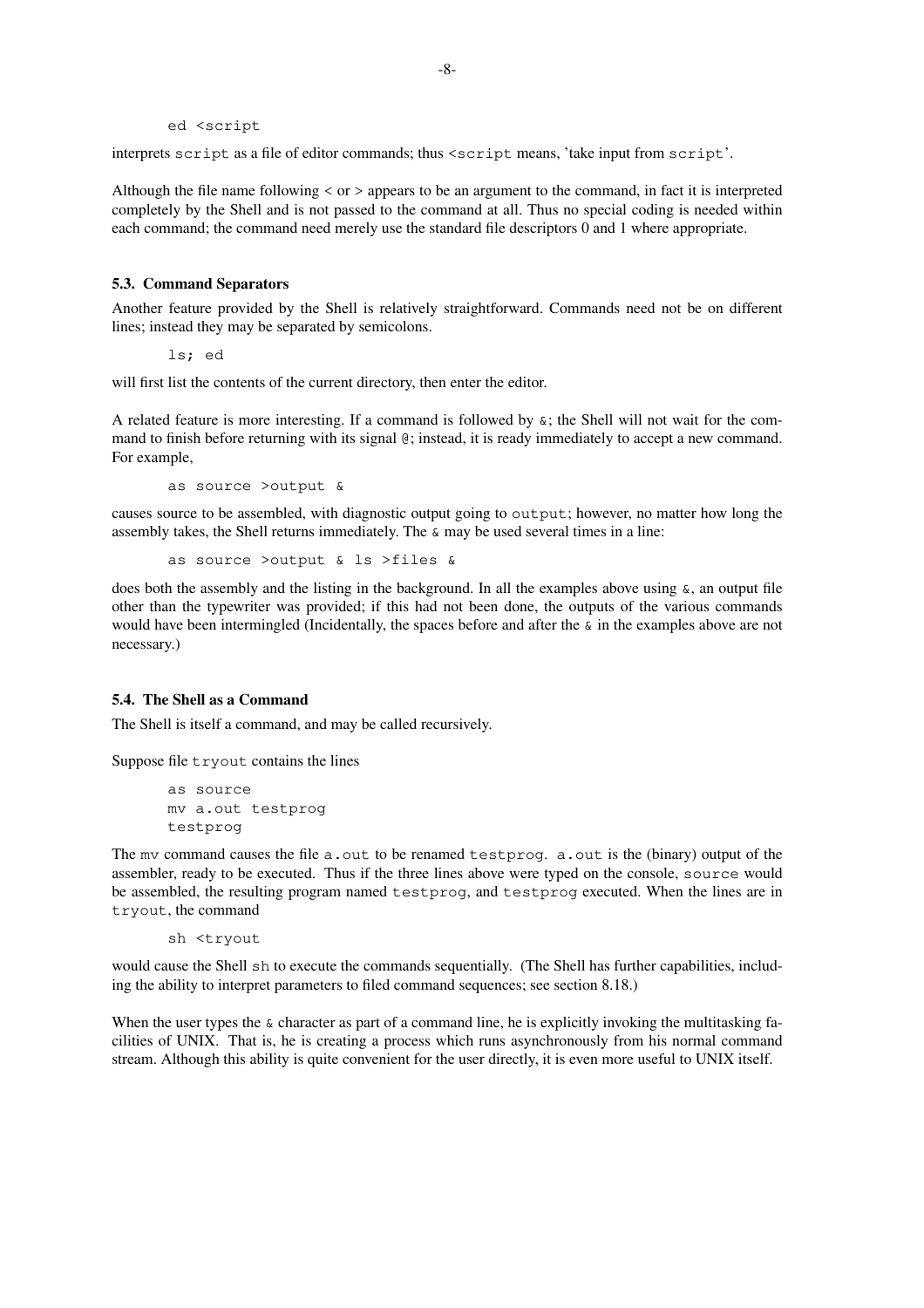### **5.5. Processes and forking**

A *process* in UNIX is the execution of a program. The evidence of the existence of a process is a *core image*. While the processor is executing on behalf of a process, the core image, quite naturally, resides in the core memory of the computer; during the execution of other processes, a core image is kept on the disk. In order to provide fast response to user's requests, UNIX, like most time-sharing systems, swaps the core images of processes between core and the disk.

Except while UNIX is bootstrapping itself into operation, a new process can come into existence in only one way: by use of the fork system call.

```
processid = fork(label)
```
When fork is executed by a process, it splits into two independently executing processes. The two processes have core images which are copies of each other, but they are not precisely equivalent: one of them is considered the parent process. In the parent, control does not return directly from the fork, but instead passes to location label; in the child process, there is a normal return. The processid returned by the fork call is the identification of the other, offspring process.

Because the return points in the parent and child process are not the same, each copy of a program existing after a fork may determine whether it is the parent or child process.

### **5.6. Execution of programs**

Another system primitive on which the Shell depends heavily is invoked by

```
status = execute(file, arg_1, arg_2, ..., arg_n)
```
which requests the system to read in and execute the program named by  $file$ , passing it arguments  $arg_1$ ,  $\arg_2, \dots, \arg_n$ . Ordinarily,  $\arg_1$  should be the same string as file. If this call is successful, control never returns to the program which uses it. That is, the image of the named file replaces the current program. Only if the call fails, for example because file could not be found or because its execute-permission bit was not set, does a return take place from the execute primitive.

The third and last process control system call used by the Shell is

```
processid, status = wait()
```
This primitive causes its caller to suspend execution until one of its children has completed execution. Then wait returns the processid of the terminated process and a status value indicating how the process died. (Processes which are never waited for die unnoticed and presumably unmourned.)

### **5.7. Operation of the Shell**

The outline of the operation of the Shell can now be understood. Most of the the time, the Shell is waiting for the user to type a command. When the new line character is typed, the Shell's read call returns. The Shell analyzes the command line, putting the arguments in a form appropriate for execute. Then fork is called. The child process, whose code of course is still that of the Shell, then attempts to perform an execute with the appropriate arguments. If successful, this will bring in and start execution of the program whose name was given. Meanwhile, the other process resulting from the fork, which is the parent process, waits for the child process to die. When this happens, the Shell knows the command is finished, so it types out @ and reads the typewriter to obtain another command.

Given this framework, the implementation of background processes is trivial; whenever a command line terminates with  $\alpha$ , the Shell merely refrains from waiting for the process which it created to execute the command.

Happily, all of this mechanism meshes very nicely with the notion of standard input and output files. When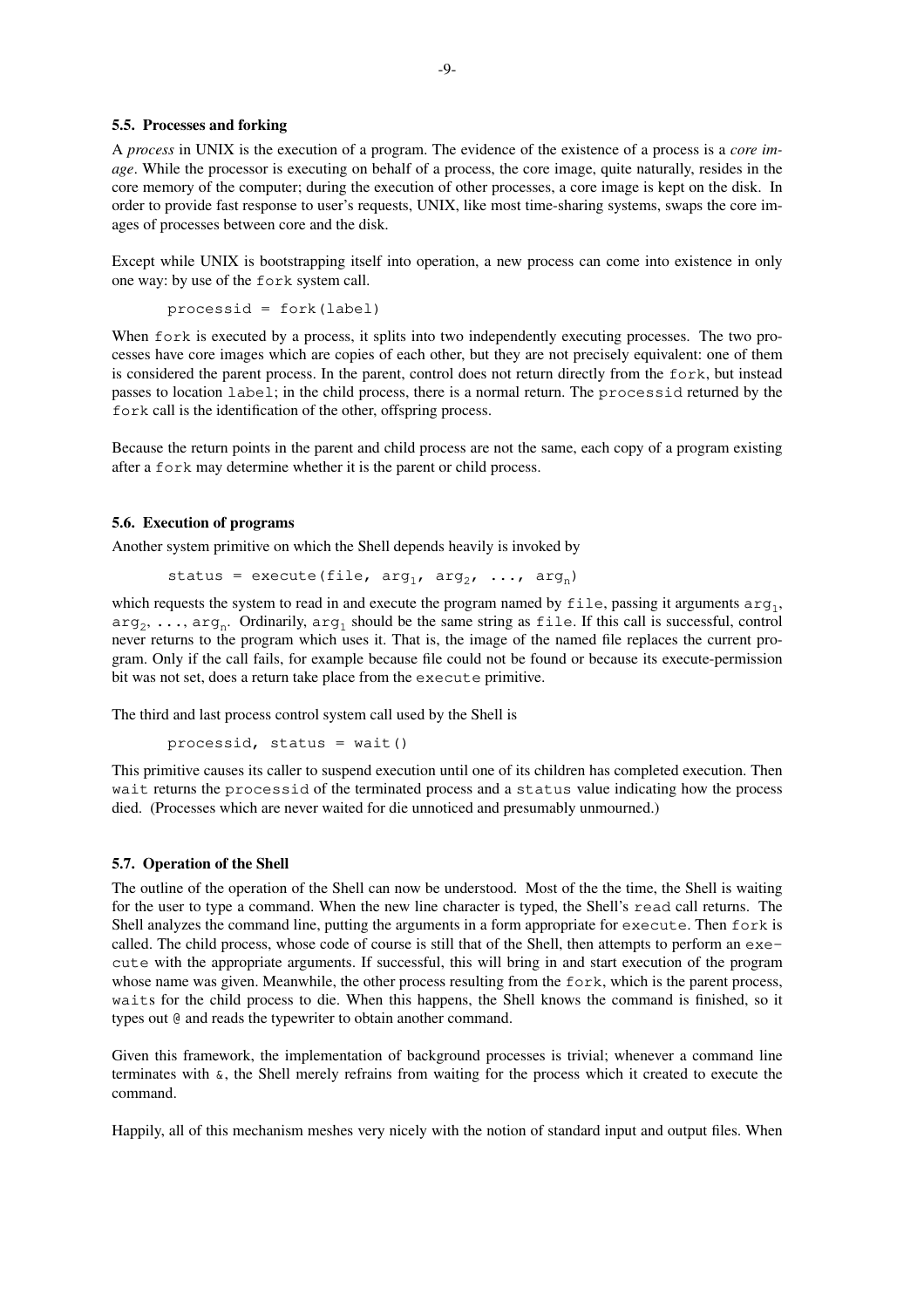a process is created by the fork primitive, it inherits not only the core image of its parent but also all the files currently open in its parent, including those with file descriptors 0 and 1. The Shell, of course, uses these files to read command lines and to write its signal @, and in the ordinary case its children-- the command programs-- inherit them automatically. When an argument with  $\langle$  or  $\rangle$  is given however, the offspring process, just before it performs execute, closes file 0 or 1 respectively and opens the named file. Because the process in which the command program runs simply terminates when it is through, the association between a file specified after < or > and file descriptor O or 1 is ended automatically when the process dies. Therefore the Shell need not know the actual names of the files which are its own standard input and output, since it need never reopen them.

In ordinary circumstances, the main loop of the Shell never terminates. (The main loop includes that branch of the return from fork belonging to the parent process; that is, the branch which does a wait, then reads another command line.) The one thing which causes the Shell to terminate is discovering an end-of-file condition on its input file. Thus, when the Shell is executed as a command with a given input file, as in

sh <comfile

the commands in comfile will be executed until the end of comfile is reached; then the instance of the Shell invoked by sh will terminate. Since this Shell process is the child of another instance of the Shell, the wait executed in the latter will return, and another command may be processed.

The instances of the Shell to which each UNIX user types commands are themselves children of another process. The last step in the initialization of UNIX is the creation of a single process and the invocation (via execute) of a program called init. The code for init is kept in a file, like every other command. Its role is to create one process for each typewriter channel which may be dialed up by a user. The various subinstances of init open the appropriate typewriters for input and output. Since when init was invoked there were no files open, in each process the typewriter keyboard will receive file descriptor O and the printer file descriptor 1. Each process types out a message requesting that the user log in and waits, reading the typewriter, for a reply. At the outset, no one is logged in, so each process simply hangs. Finally someone types his name or other identification. The appropriate instance of init wakes up, receives the log-in line, and reads a password file. If the user is found, and if he is able to supply the correct password, init changes to the user's default current directory, sets the user number to that of the person logging in, and performs an execute of the Shell. At this point the Shell is ready to receive commands and the logging-in protocol is complete.

Meanwhile, the mainstream path of init (the parent of all the subinstances of itself which will later become Shells) does a wait. If one of the child processes terminates, either because a Shell found an end of file or because a user typed an incorrect name or password, this path of init simply recreates the defunct process, which reopens the appropriate input and output files and types another log-in message. Thus a user may log out simply by typing the end-of-file sequence in place of a command to the Shell.

#### **6. Census of Special Files**

Here is a list of the special files currently implemented. Since an entry for each resides in the root directory, the file xyz may be referred to by  $\ell$ xyz. Alternatively, one may link to any of these files under any name desired.

### **6.1. ppt**

When read, ppt refers to the paper tape reader; when written, to the punch. Null characters are ignored for both reading and writing, so ppt is suitable only for ASCII (not binary) information; on the other hand, the program need not take account of the leader or trailer. End of file occurs during a read when the end of the tape passes through the sensors.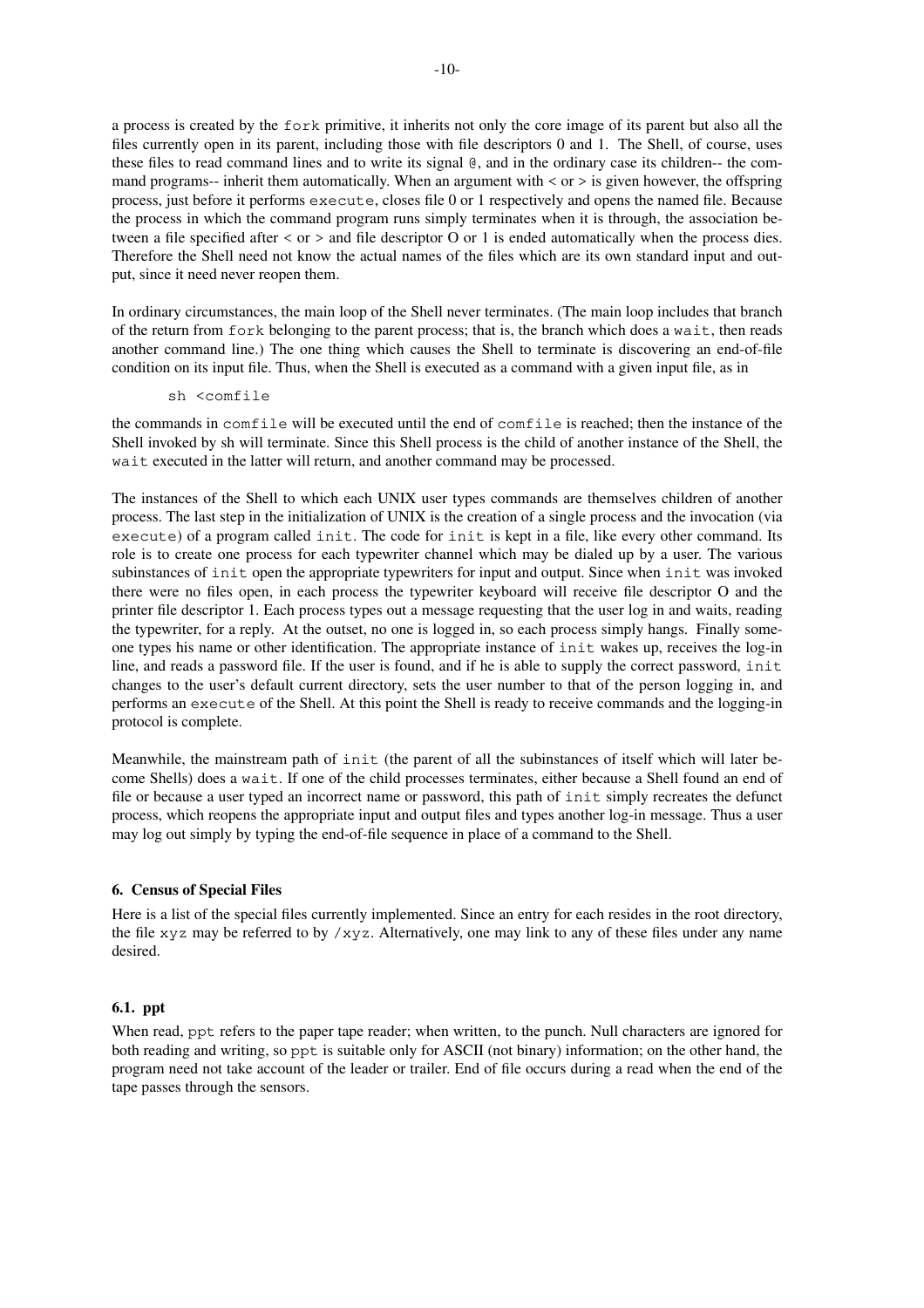### **6.2. bppt**

bppt also refers to paper tape. The tape is in a blocked format with checksums. Completely arbitrary information may be written and recovered unchanged in this mode.

## **6.3. rppt**

This is raw input and output for paper tape. Every character is passed to the program, including nulls, so that the program must know when the leader ends and information begins during a read. On the other hand, this mode is suitable when tapes of unusual format must be read.

# **6.4. tty**

This is the console typewriter. Null characters are ignored for both reading and writing. For reading, the line is a unit of information; a program reading  $tty$  will wait until a whole line has been typed, and at most one line will be passed back to the program. However, characters may be read one at a time from the line.

On input, erase and kill processing are performed: # will erase the last character typed; @ kills the entire line.

The ASCII character EOT signals an end of file to the program. The ASCII "new line" character is the standard means of ending an input line. On the Teletype models 33 and 35 and some other terminals UNIX must simulate this function by echoing a "return" character when it receives a "line space" (whose code corresponds to the ASCII "new line.")

The name tty refers to the user's own typewriter, no matter which physical channel he may be using. There are also special files for each typewriter. They have the names  $ctty$  (for the central site terminal), and  $\text{tty}_1, \text{tty}_2, \ldots \text{tty}_n$  (for user's typewriters).

#### **6.5. rtty**

This is "raw" typewriter I/O. It is identical to tty for output, but on input the program waits only until at least one character has been typed before a return from the read occurs. No erase or kill processing is done.

### **6.6. tap0; tap1**

These files refer to DECTAPE logical units 0 and 1. When they are opened, the program waits until a tape is mounted on the appropriate drive.

### **6.7. disk**

This file refers to the entire disk in a way independent of the file system; it reads or writes the physical block corresponding to the current file pointer.

One use of this file demonstrates convincingly the versatility of the special file concept. There is a program called check which scrutinizes the entire file system to determine its consistency and the number of disk blocks used for various purposes. This program is in no sense part of the system; it is an ordinary command invokable by any user. check operates by reading the file disk. In this way it is able to examine the list of i-nodes (cf. section 4) which define files without depending on "*ad hoc*" system calls to obtain its information.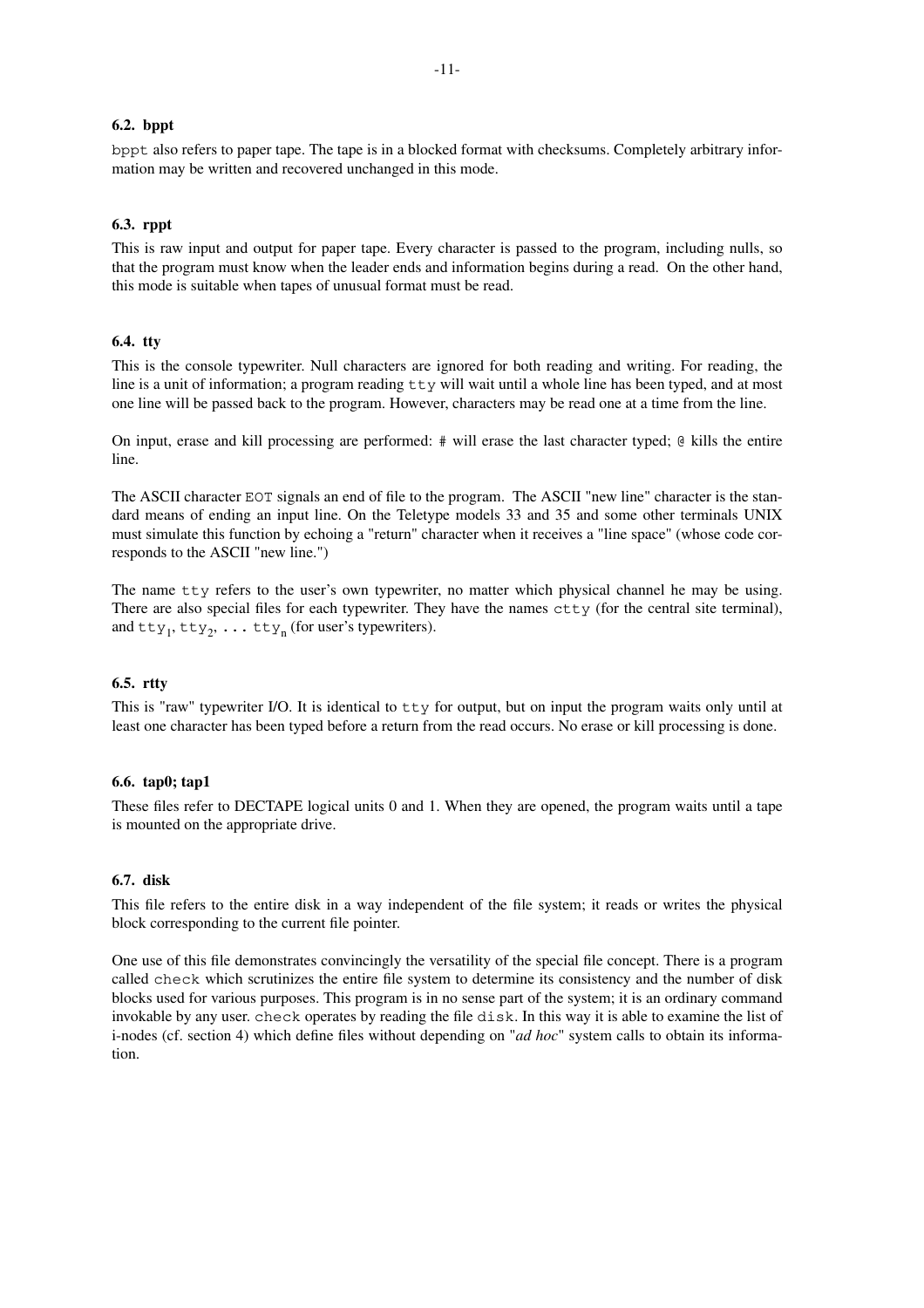### **6.8. system**

This special file causes the area of core memory occupied by the system to be treated as a file. Thus the system can be examined and patched during operation by use of the ordinary debugger db discussed below.

### **7. Traps**

The PDP-11 hardware detects a number of program faults, such as references to non-existent memory, unimplemented instructions, and odd addresses used where an even address is required. Such faults cause the processor to trap to a system routine. When an illegal action is caught, the system writes the user's core image on file "core" in the current working directory. Because of the way the hardware and the system operate, the contents of all the program-accessible registers are stored within this core image file. Thus, the debugger db discussed below can be used to determine the state of the program at the time of the fault.

The user may also force the program to stop and a core image file to be written by sending an interrupt signal. Currently this signal is generated by typing the ASCII FS character (control \ on model 37 Teletypes). Thus programs which are looping or about which the user has second thoughts may be halted.

If the user has several processes in execution simultaneously (because he used the  $\&$  facility of the Shell) only one of these processes is stopped, and there is no control over which one; it depends on which is currently in execution or executes next. Clearly this situation leaves much to be desired, for several reasons:

1. when the user has several processes he cannot interrupt with any selectivity;

2. in all cases the rather large core image is produced, when the user may merely wished, for example, to stop a long printout;

3. it is often useful to send an asynchronous signal to a process without stopping it (for example by causing a trap to an agreed-upon location within the process's core image.)

Doubtless, therefore, the interrupt facility will be reworked in the future. Unfortunately, there are not only implementation problems but even conceptual ones-- e.g. how does specify a process which may have started an arbitrary time ago?

### **8. Some Commands**

This section summarizes several of the commands available in UNIX. The list is not exhaustive, but it covers those most frequently used. The assembler as, the debugger db, the editor ed and DECTAPE manipulator tap are documented in more detail in Appendix 2.

Where an argument like name is given, a file name is meant. In every case, an arbitrary path name may be used to specify any file in the system, subject to the constraints imposed by the protection system.

Arguments enclosed in square brackets are optional.

### **8.1. as -- assemble**

as is the assembler for the PDP-11. It is called as follows:

```
as name<sub>1</sub>, name<sub>2</sub>, ... name<sub>n</sub>
```
The concatenation of the files  $name_1 \ldots name_n$  is assembled. The resulting binary output is placed in file a.out in the current working directory; a copy of the name list from the assembly is placed on n.out. See Appendix 2 for more information.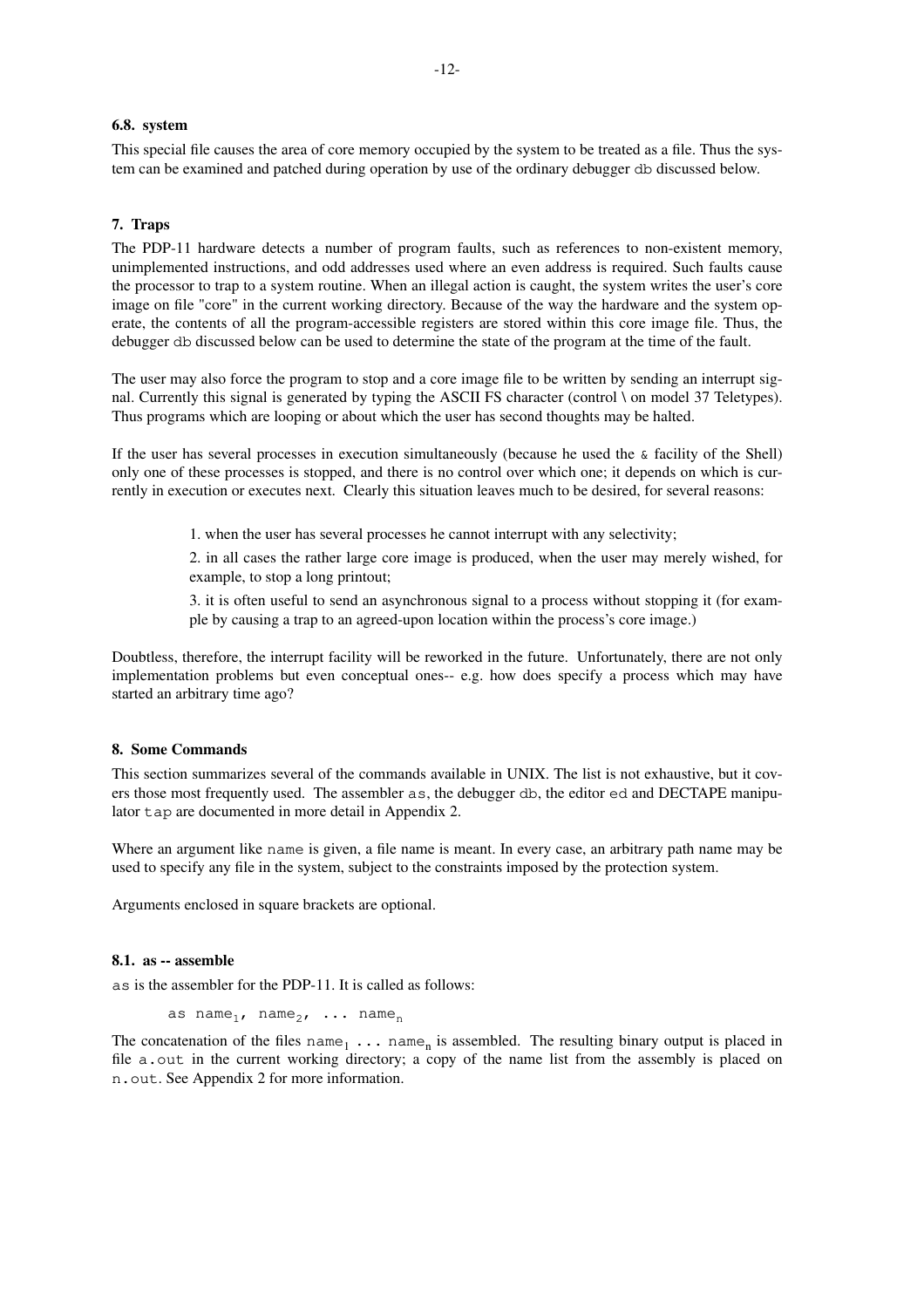#### **8.2. b -- compile B program**

B [reference] is a new higher-level language with implementations on the PDP-7, PDP-11, and Honeywell 635. To compile several B programs,

b  $-name_1 \ldots$   $-name_n$ 

Notice that each name should be preceded by  $a - (not part of the file name)$ . Also, b supplies the conventional suffix .b. For example, to concatenate and compile abc.b and def.b, type

b -abc -def

The binary output is left on a. out and the name list on n. out (just like the assembler). See the B reference manual [reference] for more information.

#### **8.3. cat -- concatenate files**

The cat command concatenates several files and copies the result onto the standard output file.

cat name<sub>1</sub> ... name<sub>n</sub>

Notice that > may be used: cat a b >/ppt punches the concatenation of a and b. cat x simply lists x on the typewriter.

#### **8.4. chdir -- change directories**

To change the current directory, use

chdir dirname

This command is the only one that does not reside in directory /bin; instead it is part of the Shell. The reason is interesting. Recall that each ordinary command is executed as a separate process created by the Shell. If the system's chdir primitive were executed in such a process, it would have essentially no effect, since the process would terminate instantly without affecting the current directory of the Shell process and its subsequent offspring. The Shell itself recognizes the chdir command and calls the system to change directories without creating a new process.

#### **8.5. chmod -- change mode of file**

To change the protection bits for a set of files,

```
chmod mode name_1 ... name<sub>n</sub>
```
The modes of name<sub>1</sub>, ..., name<sub>n</sub> are set to mode. ' Mode is an octal number whose bits in the binary representation have the following meanings:

> 1 write, non-owner 2 read, non-owner 4 write, owner 10 read, owner 20 execute 40 set user ID on execution

See also section 3.4 on the protection system. Most command programs create files with mode 17; the assembler's a.out file has mode 37.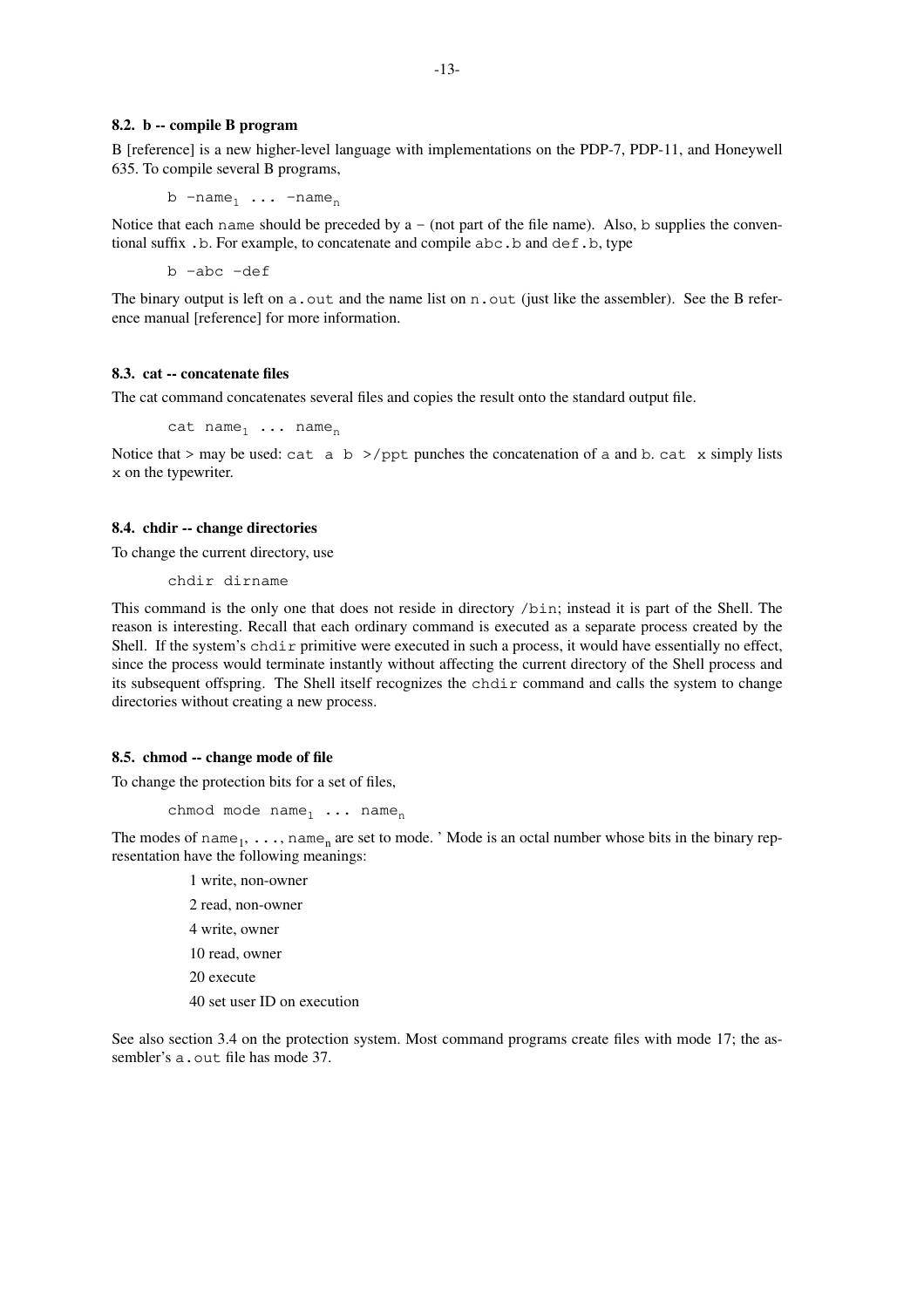#### **8.6. chown -- change owner of files**

To change the owner of a sequence of files,

chown owner  $name_1$  ... name<sub>n</sub>

owner is a user number assigned by the system administrators. Only the owner of a file may donate the file to another user. Notice that chown does not change the directory in which the link to the file exists.

# **8.7. cp -- copy file**

To make a copy of a file,

 $cp$  name<sub>1</sub> name<sub>2</sub>

Either  $name_1$  or  $name_2$  may be special files.

#### **8.8. db -- debug**

To examine or patch a (usually binary) file,

db [ name [ namelist ] ]

The first argument is the file to be examined. The second is a name list file produced as n.out when name was assembled. The brackets indicate that both arguments are optional. If the first argument is not given, n.out is assumed. (Of course, the first argument alone cannot be omitted.)

db is discussed in complete detail in Appendix 2.

#### **8.9. ed -- edit**

ED is the editor. It is essentially a subset of QED [references]; see Appendix 2 for the differences.

# **8.10. ln -- link**

To create a link,

ln name<sub>1</sub> [ name<sub>2</sub> ]

A link to file name<sub>1</sub>, is created. If name<sub>2</sub> is given, the link has name name<sub>2</sub>, otherwise it has the (last component of) name<sub>1</sub>. For example,  $\ln$  /a/b /c/d creates a link named d in directory /c to file /a/b. The user must have permission to write in directory  $/c$ .

#### **8.11. ls -- list directory**

To list the names of the files in a directory,

ls [ name ]

If name is not given, the contents of the current directory are listed.

### **8.12. mkdir -- make directory**

To create a directory,

mkdir name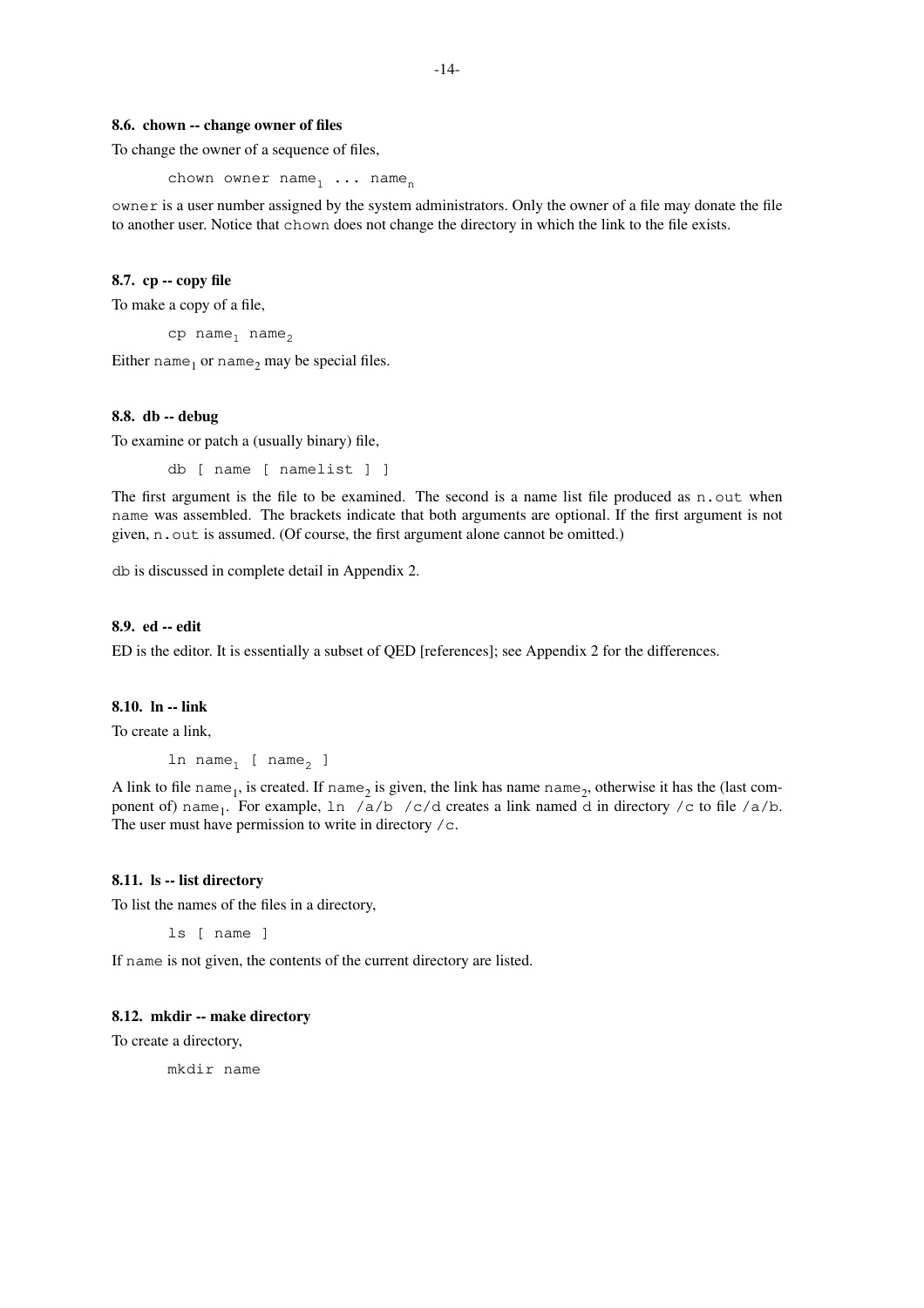#### **8.13. mv -- move file**

To move or rename a file,

mv name<sub>1</sub>, name<sub>2</sub> ...

This command does not copy the file. It operates by linking to  $name_1$  by the name  $name_2$ , then unlinking name<sub>1</sub>. mv is often used to rename a file.

If name<sub>2</sub> is a directory, name<sub>2</sub> is moved into that directory under the name which is the last component of name<sub>1</sub>. For example,

mv x /dirname

moves x to /dirname/x.

### **8.14. nm -- get namelist**

To get a printed listing of the symbol table (name list) from an assembly,

nm [ name ]

where name is the n.out file from some assembly. If name is not given, n.out is listed.

### **8.15. pr -- print**

The command

pr name<sub>1</sub> name<sub>2</sub> ... name<sub>n</sub>

prints the contents of the named files. The output is separated into pages headed by the file name, the time and date, and the page number.

### **8.16. rm -- remove file**

To unlink one or more files (remove them from directories),

rm  $name_1 \ldots$ 

Recall that removing the last link to a file causes it to go away.

#### **8.17. roff -- run off (format)**

roff is a program similar to the one under GE-TSS which formats text files under the control of commands embedded in the text. The command

roff  $name_1$  ...  $name_n$ 

will run off the concatenation of name<sub>1</sub>, ... name<sub>n</sub>. UNIX roff supports all the features of TSS roff except "merge", tabs and footnotes. See [reference] for details.

## **8.18. sh -- Shell**

To invoke the Shell.

sh [ name ]

name is interpreted as a file of commands. name need not be given, in which case the Shell will read its standard input file. When called with an argument, the Shell refrains from typing its prompt character @. See section 5 above. The Shell has several features besides those mentioned in section 5.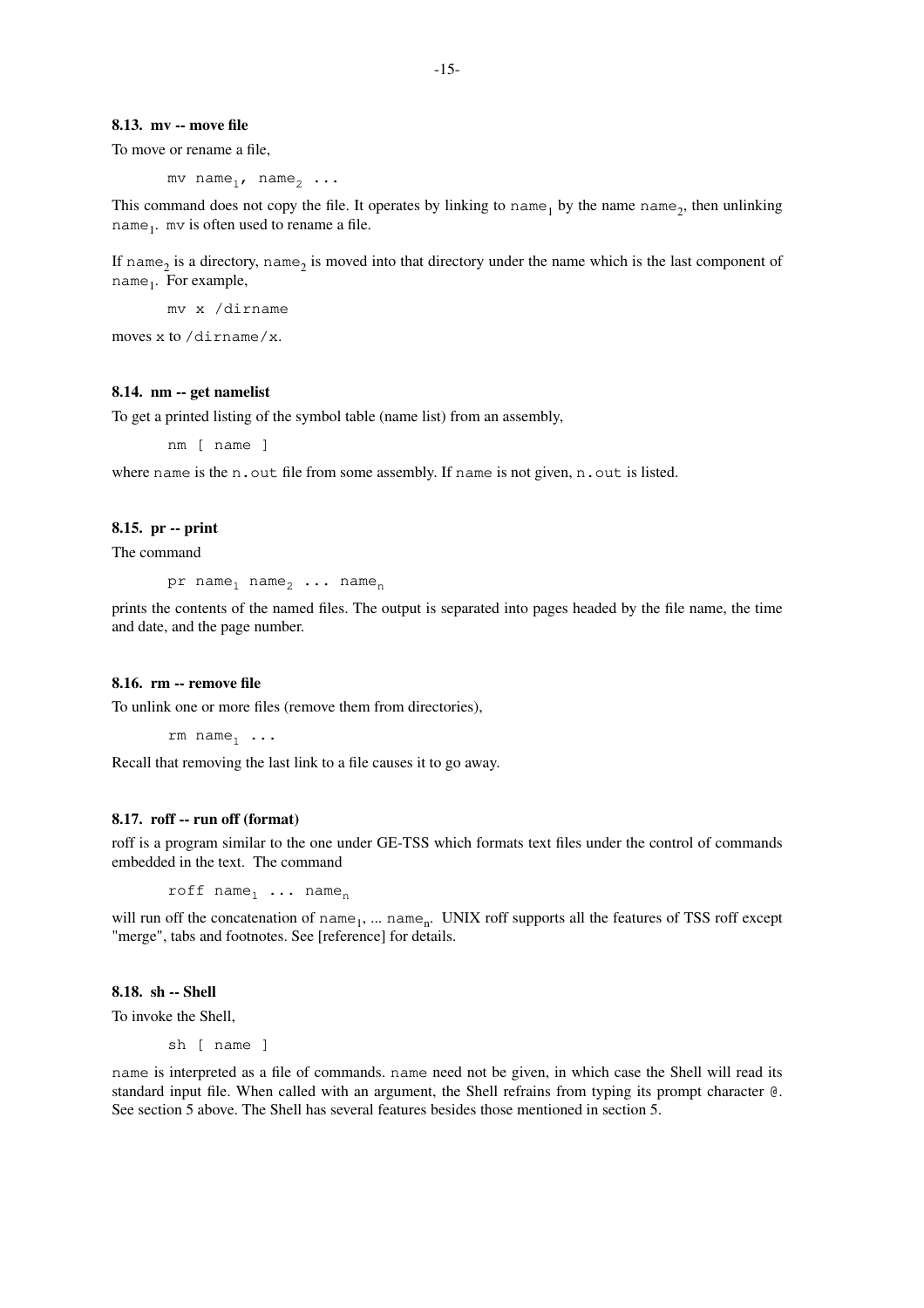1. Arguments or parts of arguments to commands enclosed in single ' or double " quotes are taken literally, so that arbitrary character strings can be passed (including spaces, < or > etc.).

2. The character  $\setminus$  serves to quote the next character. In this way a single command may extend over several lines, since a new line preceded by  $\setminus$  is treated like a space.

3. When the Shell is invoked as a command, the character sequences  $\frac{50}{51}$ , ...  $\frac{59}{51}$  are treated as parameters. \$0 is replaced by the name of the file being interpreted; \$1 through \$9 are replaced by the first through ninth argument following the file name. For example, when

sh runcom  $arg_1 arg_2 arg_3$ 

is typed, \$0 inside of runcom is replaced by runcom, \$1 is replaced by  $\arg_1,$  etc.

# **8.19. stat -- get file status**

To discover interesting information about one or more files,

```
stat name_1 ...
```
stat gives the i-number, the mode, the owner, the size, and the times of creation and last modification for each of  $name_1, \ldots$ 

### **8.20. tap -- manipulate DECTAPE**

tap is used to load and dump portions of the hierarchy onto DECTAPE. See Appendix 2 for details.

### **8.21. tm -- time**

To discover various information connected with time, the tm command can be used:

tm [ command  $arg_1 \ldots arg_n$  ]

If called without arguments, tm prints out the time of day and the total times accumulated in several categories:

- 1. Processor time charged to the user.
- 2. System overhead time.
- 3. Time spent waiting for the disk.
- 4. Idle time.
- 5. Time spent in the interrupt routines.

Without an argument,  $\text{t}$  m gives these values both in absolute form (i.e., totals since creation of the system) and as changes since the last time  $tm$  was called. When called with one or more arguments, the arguments are assumed to constitute a command to be timed. tm executes the given command and prints the times required for the command in each of the above categories.

#### **8.22. un -- undefined symbols**

It is sometimes useful to know the names of all the undefined symbols in a given assembly. The command

un [ name ]

searches the (name list) file name and prints all the symbols undefined therein. If name is omitted, n. out is used.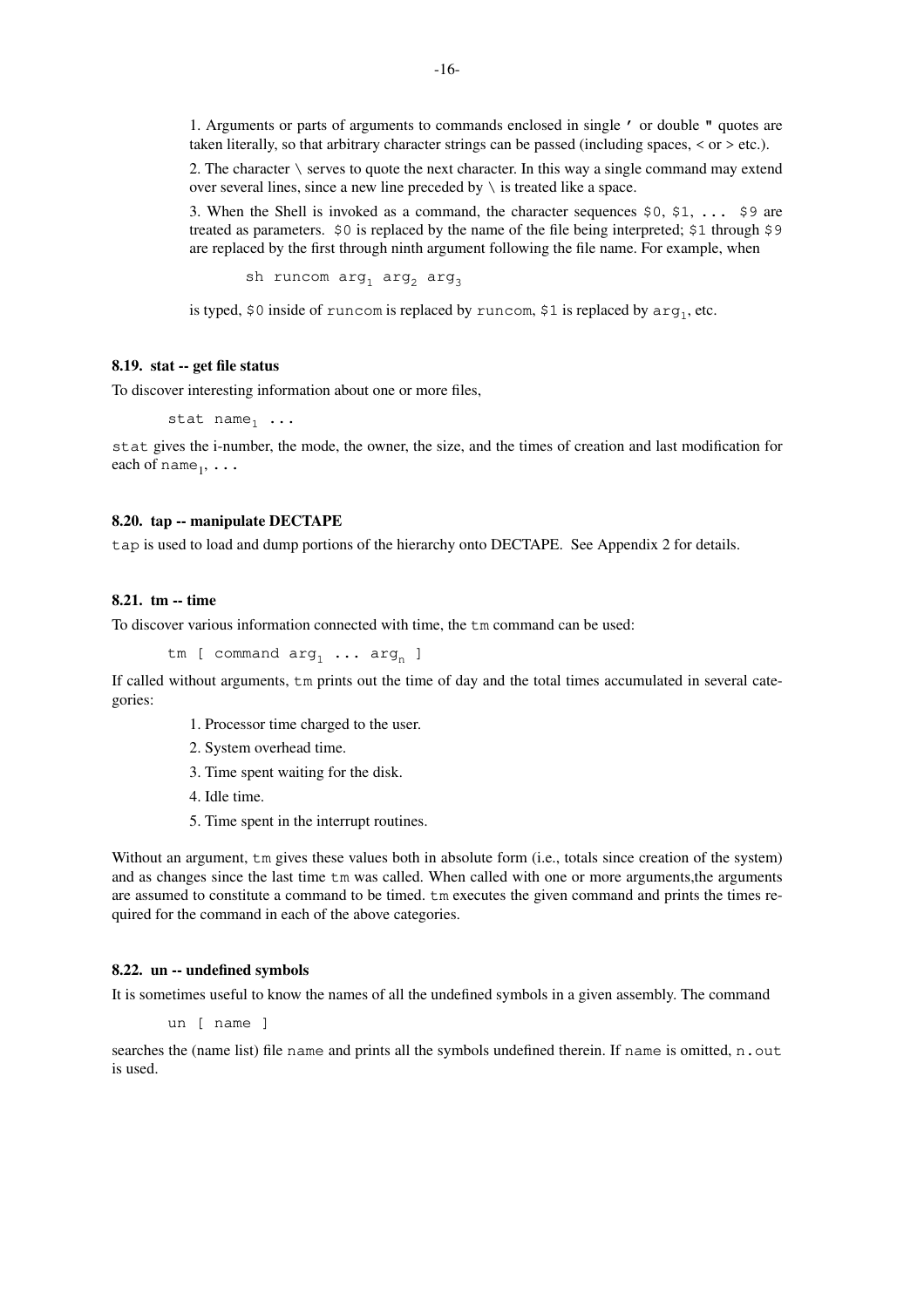### **APPENDIX 1**

This appendix summarizes all the system calls. To understand the calls to UNIX, it is fortunately necessary to know only very little of the structure of the PDP-11. The machine contains several general registers, of which only two are used for arguments to the calls, namely RO and R1. There is also a condition register, one of whose bits records a carry occurring during an arithmetic operation. To indicate an error the system sets this carry bit; it is cleared for successful calls. There is a conditional branch instruction to test the state of the bit. All registers not used to communicate explicit arguments are unchanged by calls to the system.

The instruction used to call the system is known to the assembler as sys; when the processor executes this instruction it is trapped to a specific location inside UNIX. The address field of sys contains a number indicating which system call is desired.

The arguments for a call are placed either in a register or immediately following the sys instruction.

A number of the calls, principally those dealing with the file system, take strings as arguments. There is a standard format for such a string: it consists of a sequence of bytes ending in a null character. The open call below, contains a complete example of how to write such a string.

# **A1.1 exit**

exit is used to terminate a process as follows:

sys exit

There are no arguments, nor is there ever any return from this call.

### **A1.2 fork**

This is the primitive used to generate new processes.

```
sys fork
(old process return)
(new process return)
```
There are no input arguments. The error bit is set if no space is available to create a new process, and control returns only to the old process. R0 contains the process identification of the new process. See also section 5.

The parent process returns immediately after the sys call; the new process skips one word. (The label argument mentioned in the discussion of fork in section 5.5 was a white lie.)

# **A1.3 read**

To read an open file whose file descriptor is filep, load filep into R0 and

sys read buffer nchars

nchars is the maximum number of characters desired. (The actual number, not its address.) The number of characters actually read returns in R0. If R0 is zero, the end of the file has been reached. The error bit may be set if, for example, the file is a tape file and there was a permanent read error, or if an attempt was made to read into an area not part of the user's core image.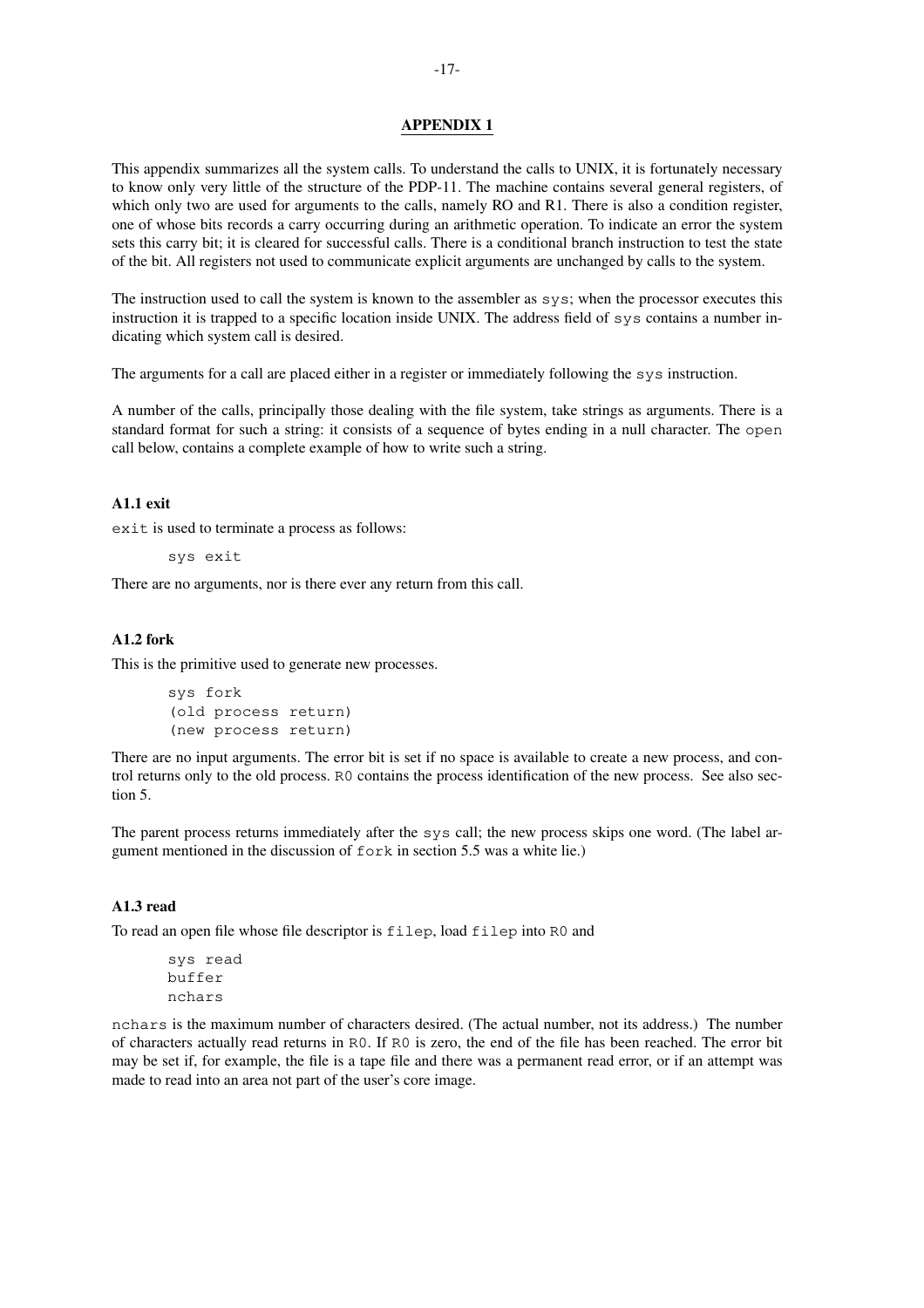### **A1.4 write**

To write an open file with file descriptor filep, load filep into RO and

```
sys write
buffer
nchars
```
where buffer and nchars are the same as for read. The number of characters actually written returns in RO (ordinarily it is the same as nchars) and errors are indicated by the error bit.

#### **A1.5 open**

To open an already existing file,

sys open name mode name:<pathname\0>

name is the address of a string of characters constituting a path name. The name is terminated by a null (all zero) character, which is indicated by  $\setminus 0$ ; the characters < and > are string quotes. mode is 0 or 1 to indicate reading or writing respectively. The file descriptor returns in R0. If the file cannot be found or if permission is not granted the error bit is set.

### **A1.6 creat**

To create or recreate a file,

```
sys creat
name
mode
```
name is the same as for open. mode is a number encoding the protection bits as specified under the chmod command below (A2.9). creation of a file implies opening for writing; the file descriptor is returned in RO.

# **A1.7 close**

To close a file, move the file descriptor into R0 and

sys close

A program may have only a limited number of files open at one time (currently, 10). Closing a file allows another file to be opened in its place. Closing is otherwise unnecessary, for an automatic close on all files is performed when the process terminates.

### **A1.8 wait**

To wait for a child process to terminate,

sys wait

The identification of the terminated process is returned in R0. At the present time no further information is returned; in the future a means of determining the fate of the process will be provided.

If the process executing a wait has no living children, an error is returned.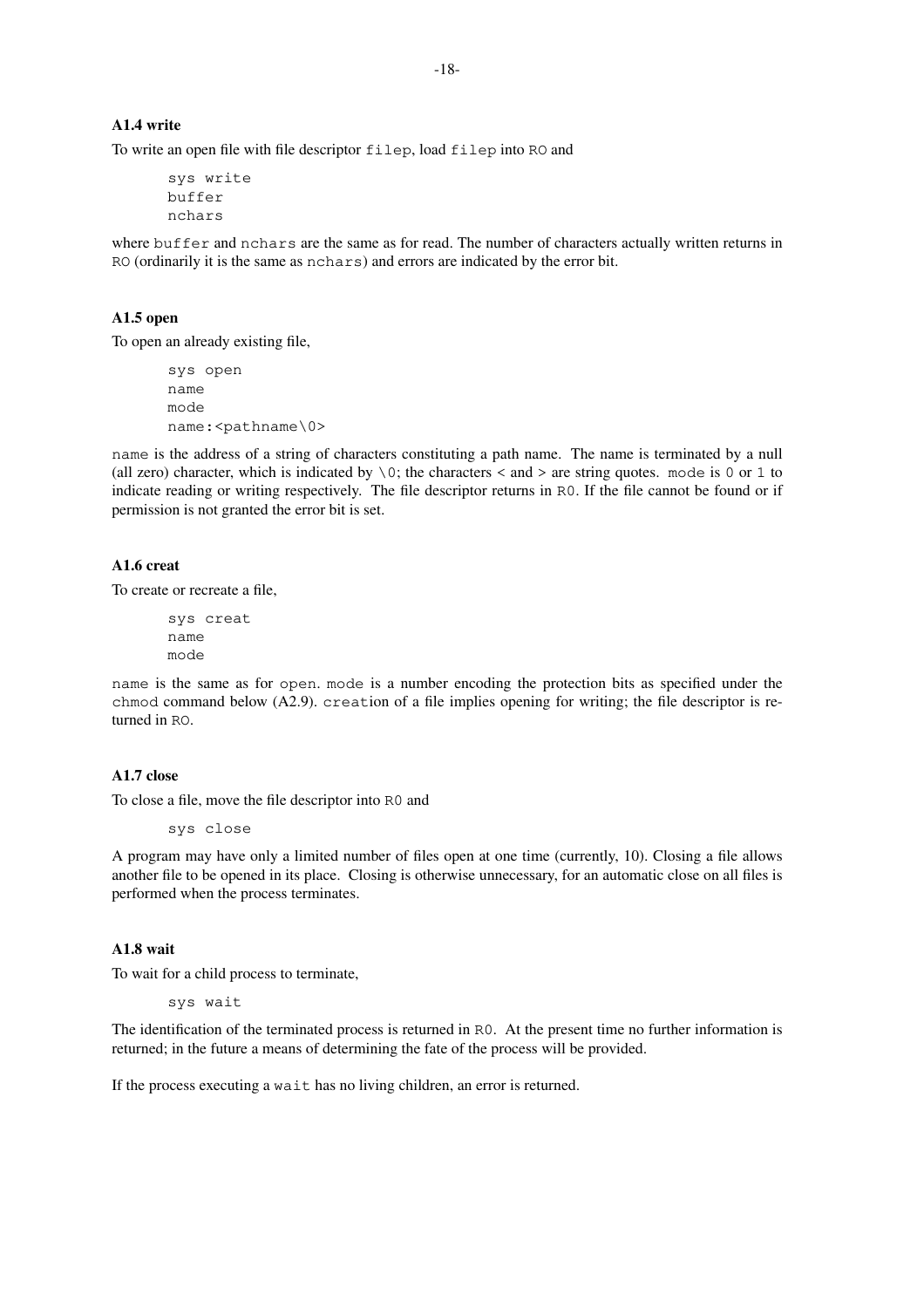# **A1.9 link**

To create a link in an arbitrary directory,

sys link  $name_1$  $name_{2}$ 

name<sub>1</sub> and name<sub>2</sub> are pointers to names as in open. File name<sub>1</sub> is linked to, and the link has name name<sub>2</sub>. An error is indicated if  $\mathtt{name}_1$  does not exist or if  $\mathtt{name}_2$  does exist.

### **A1.10 unlink**

To remove the name of a file from a directory,

sys unlink name

name is a pointer to a name. The specified entry is removed from its directory; if this was the last entry (link) pointing to the file, the file is destroyed.

# **A1.11 exec**

To cause execution of a file as a program,

```
sys exec
name
argp
...
argp:arg1
arg<sub>2</sub>.
.
.
0
```
The first argument is the address of a file name. The second argument is the address of a list of argument pointers terminated by a zero pointer. Each argument pointer is the address of a string to be passed to the command or other program. The first argument pointer  $\arg_1$  is, by convention, the name of the file being invoked. When a program is executed by the Shell, it can determine the name by which it was called. Thus one may write a single program with several names which takes various actions according to the name used.

A file invoked by exec begins execution at its relative location 0. At the start, its stack pointer (one of the general registers) points to a list of its own arguments as follows:

count  $arg_1$  $arg_2$ . . .

where there are count arguments in the list. Each  $arg$ <sub>i</sub> points to a standard format string. The  $arg$ <sub>i</sub> are the same as those specified to the exec call.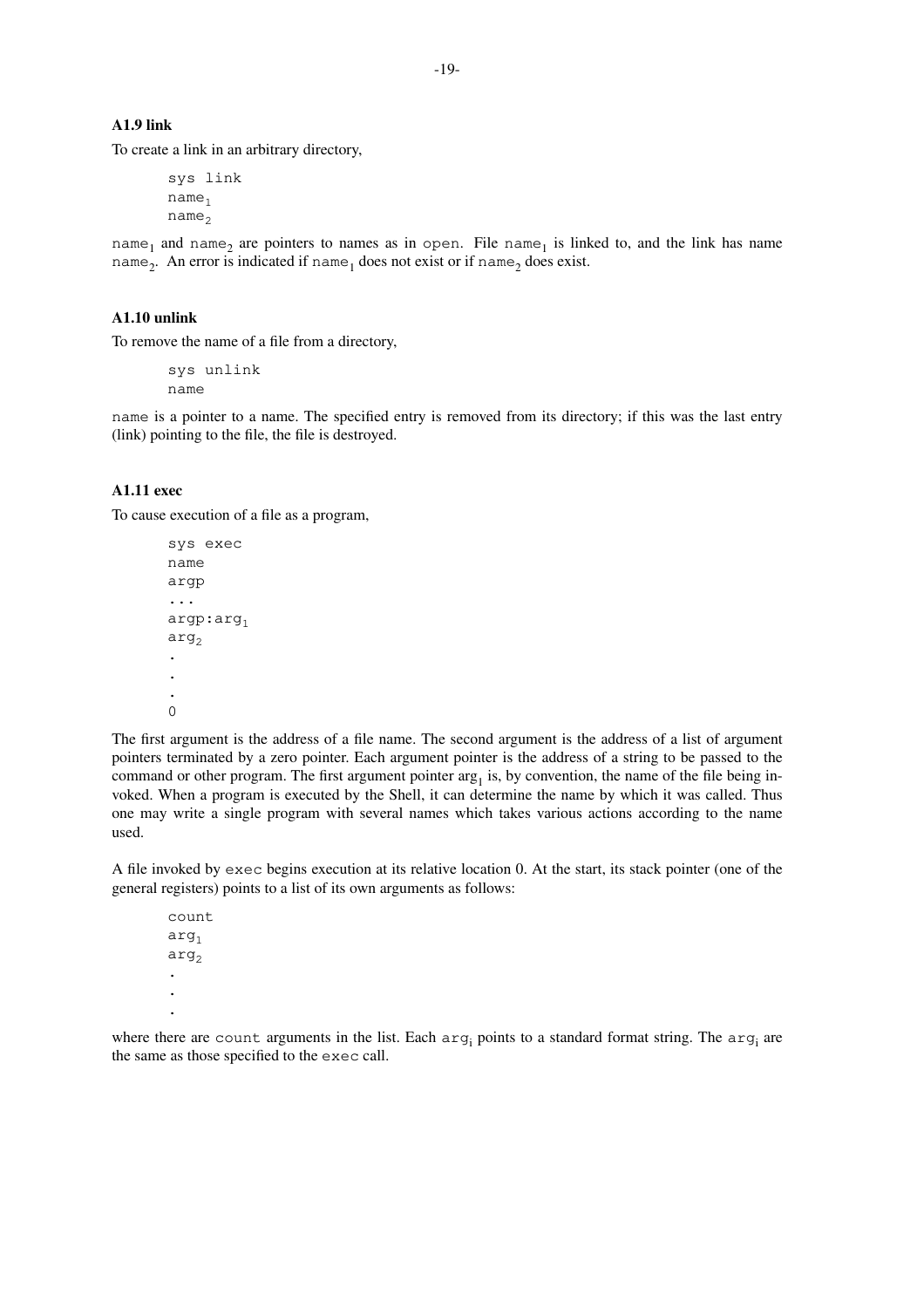# **A1.12 chdir**

To change the current directory,

sys chdir dirname

dirname points to the standard format string describing a directory.

# **A1.13 time**

The call

sys time

returns in the AC and MQ registers the number of sixtieths of a second since the start of the current year.

# **A1.14 mkdir**

The call

```
sys mkdir
name
```
creates the file whose name is pointed to by name and marks it as a directory.

# **A1.15 chmod**

The mode of a file is changed by

```
sys chmod
name
newmode
```
See the chmod command (section 8.5) for the interpretation of the mode. Only the owner of a file may change the mode.

# **A1.16 chown**

To change the owner of a file,

```
sys chown
name
newowner
```
Only the owner of a file may change its owner.

### **A1.17 break**

To save time, UNIX does not swap all of the 4K user core area when exchanging core images. The locations swapped are those from the beginning of the core image to the initial program break, and from the top of user core down to the stack pointer. The initial program break is determined by the size of the file containing the program. The system's idea of how much to swap may be altered by using this call:

```
sys break
newbreak
```
newbreak becomes the first location not swapped. If it points beyond the stack, or to the verify first word in the core image, the entire core image is swapped.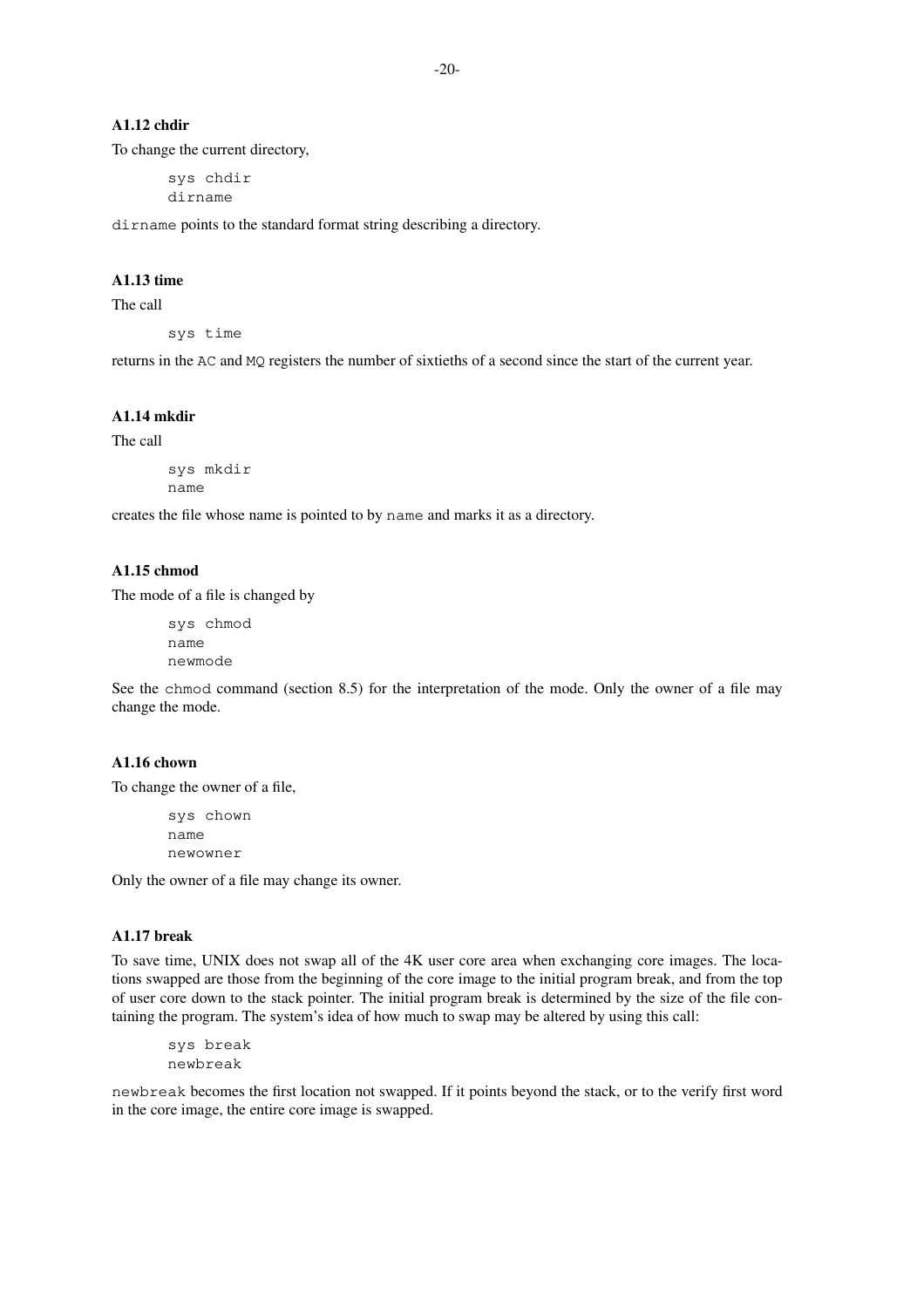# **A1.18 stat**

The user may obtain a copy of the i-node for a named file:

```
sys stat
name
buffer
```
name is the name of a file, and buffer is the address of 34 sequential bytes into which information concerning the file is placed. See section 4 for what information is passed; consult a UNIX programming councilor for its format.

# **A1.19 seek**

To move the read or write pointer associated with the open file with file descriptor filep, load filep into R0 and

```
sys seek
base
offset
```
See also section 3.5.5.

# **A1.20 tell**

To discover the position of the read or write pointer associated with the open file with file descriptor filep, move filep into R0 and

sys tell base offset

The result returns in R0. See also section 3.5.6.

# **A1.21 (unassigned)**

# **A1.22 intr**

To control the handling of "break" signals sent by the user,

sys intr

If R0 is zero on entry, interrupts are disabled; if R0 is non-zero, they are enabled.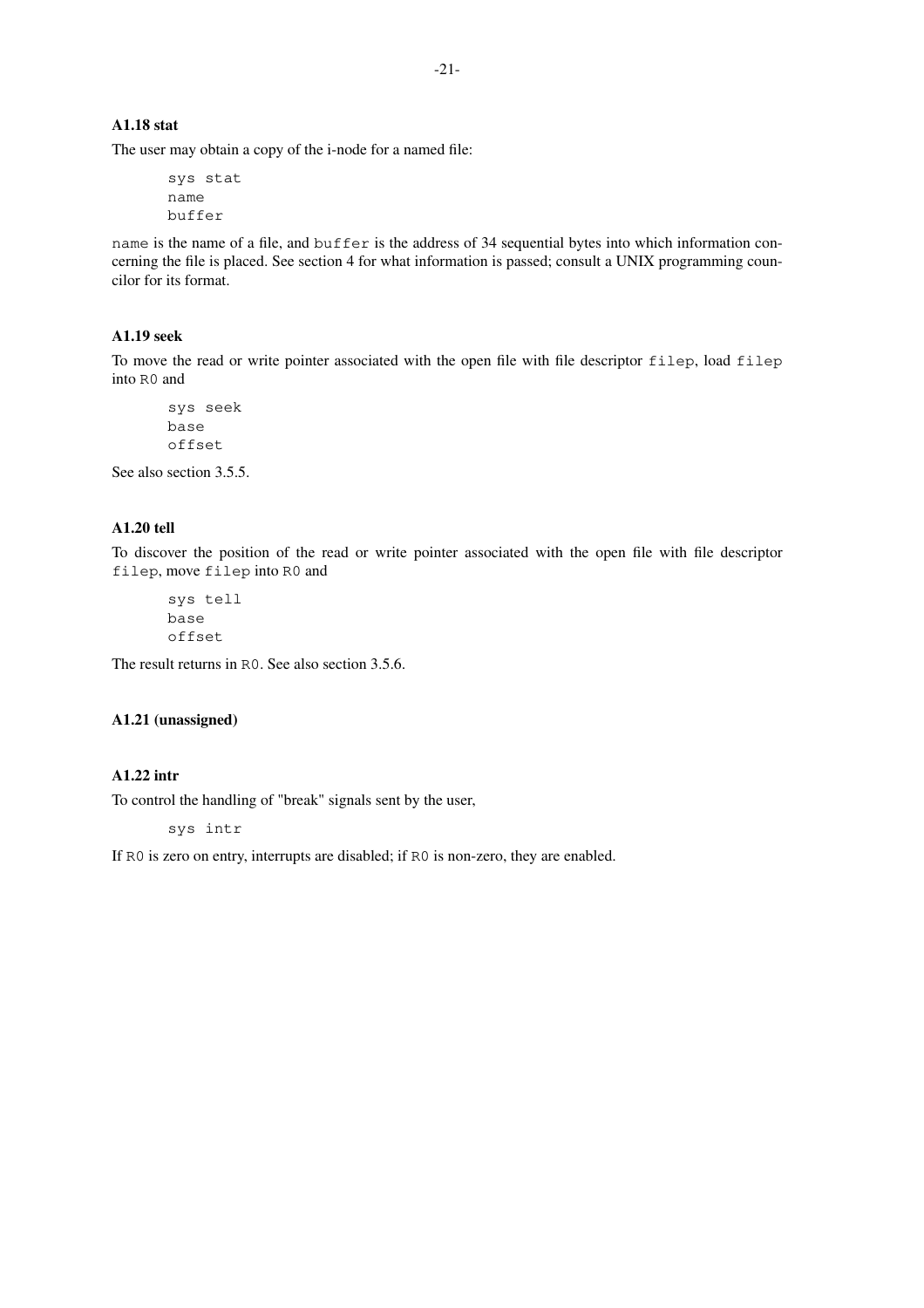### **APPENDIX 2**

This Appendix discusses in more detail the usage of the assembler, the editor, the debugger, and the DEC-TAPE manipulation command.

### **A2.1 as**

As is based on the DEC-provided assembler PAL-11 [references], although it was coded locally. Therefore, only the differences will be recorded.

Character changes are:

for use @ \* # \$ ; /

In as, the character ; is a logical new line; several operations may appear on one line if separated by  $\mathbf{r}$ . Several new expression operators have been provided:

```
> right shift (logical)
< left shift
* multiplication
\/ division
\ remainder
! one's complement (unary)
[] parentheses for grouping
```
There is a conditional assembly operation code:

.if expression ... .endif

If the expression evaluates to non-zero, the section of code between the .if and the .endif is assembled; otherwise it is ignored. . if s may be nested.

Temporary labels like those introduced by Knuth [reference] may be employed. A temporary label is defined as follows:

n:

where n is a digit 0  $\ldots$  9. Symbols of the form nf refer to the first label n; following the use of the symbol; those of the form nb refer to the last  $n:$ . The same n may be used many times. Labels of this form are less taxing on both the imagination of the programmer and on the symbol table space of the assembler.

The PAL-11 opcodes .eot and .end are redundant and are omitted.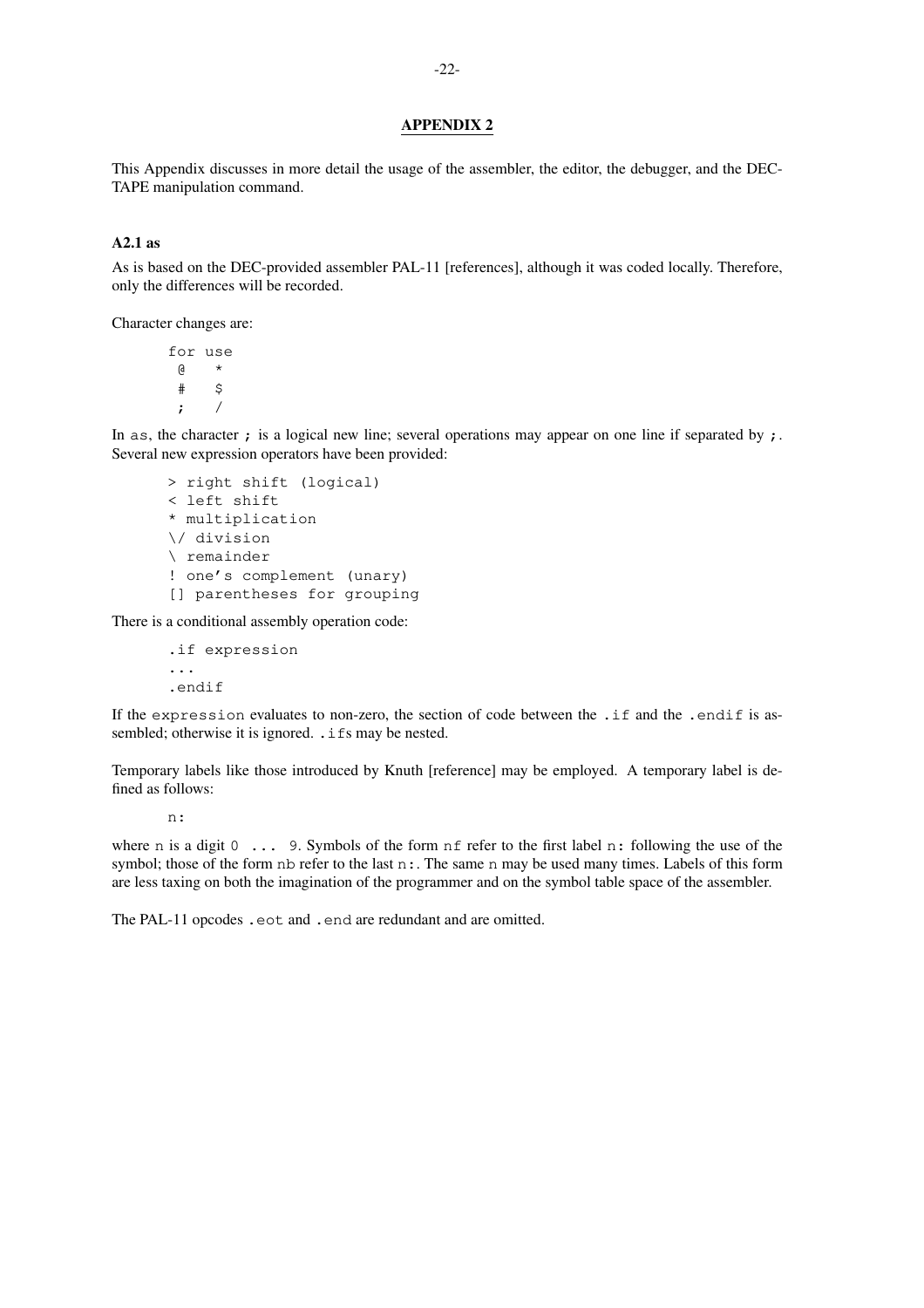The symbols

r0 ... r5 sp pc ac mq div mul lsh ash nor csw

are predefined with appropriate values.

The new opcode sys is used to specify system calls. Names for system calls are predefined. See Appendix 1 for the list of calls.

Strings of characters may be assembled in a way more convenient than PAL-11's .ascii operation (which is, therefore, omitted). Strings are included between the string quote  $\leq$  and  $\geq$ :

<here is a string>

Escape sequences exist to enter non graphic and other difficult characters. These sequences are also effective in single and double character constants introduced by single and double quotes respectively. Respectively:

```
use for
\n newline (012)
\0 NULL (000)
\langle > |\t TAB (011)
```
When errors occur, a single-character diagnostic is typed out together with the line number and the file name in which it occurred. Errors in pass 1 cause cancellation of pass 2. The possible errors are:

```
) parentheses error
] parentheses error
* Indirection (*) used illegally
. . (the location counter) has become undefined
A error in Address
B Branch instruction has too remote an address
E error in Expression
F error in local (F or b) type symbol
G Garbage (unknown) character
M Multiply defined symbol as label
O Odd-- word quantity assembled at odd address
P Phase error-- "." different in pass 2 from pass 1 value
R Relocation error
U Undefined symbol
X syntaX error
```
The binary output of the assembler is placed on the file  $a$ , out in the current directory. The assembler also generates a file n.out which is a copy of the name list from the assembly, that is, a table of the names of symbols used and their values. n. out is used by the db, nm and un commands.

The assembler does not produce a listing of the source program. This is not a serious drawback; the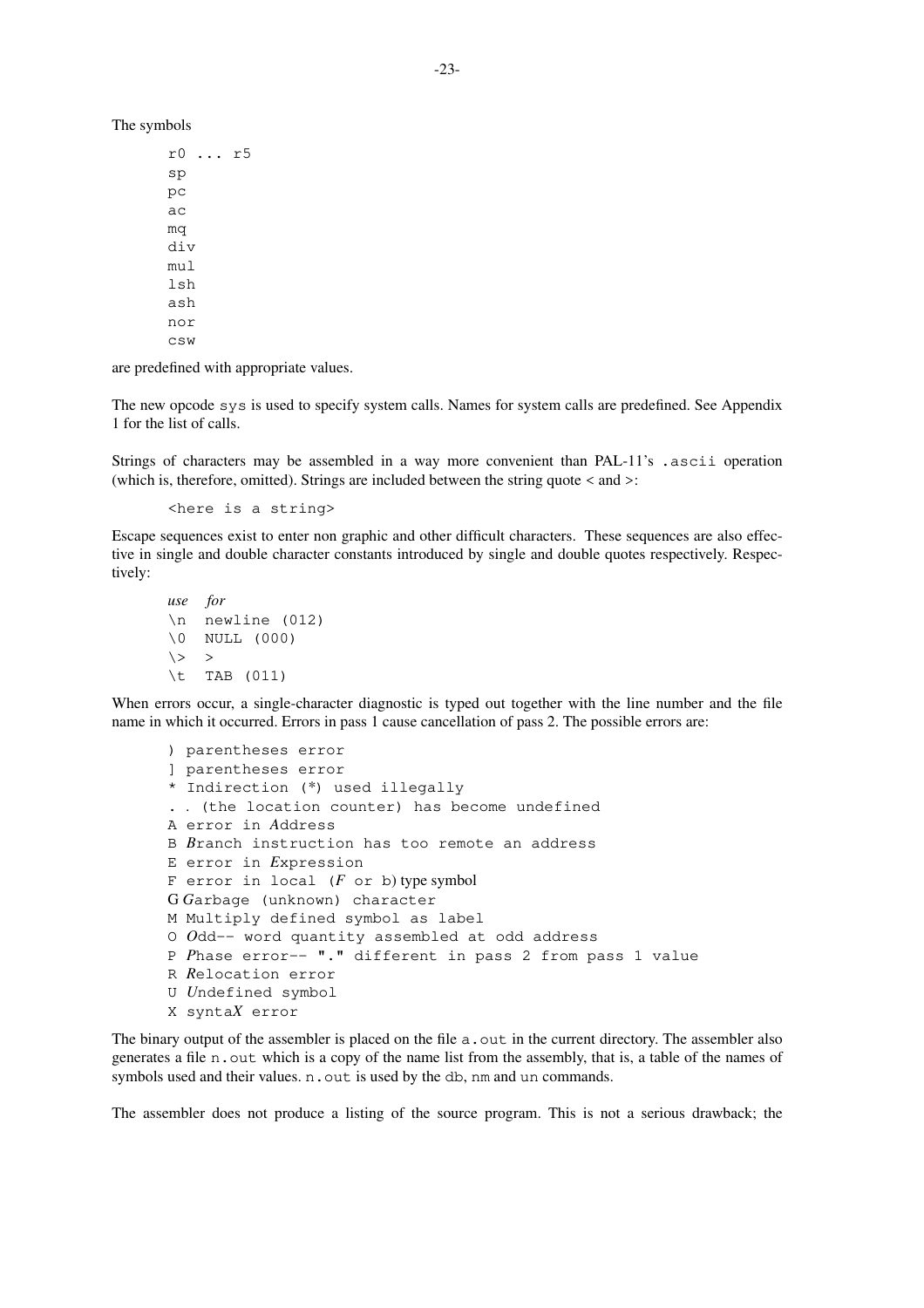debugger db discussed below is sufficiently powerful to render a printed octal translation of the source unnecessary.

# **A2.3 db**

Unlike many debugging packages (including DEC's ODT, on which db is loosely based) db is not loaded as part of the core image which it is used to examine; instead it examines files. Typically, the file will be either a core image produced after a fault (see section 7) or the binary output of the assembler. db is called as follows:

db [ name [ namelist ] ]

name is the file being debugged; if omitted core is assumed. namelist is the n.out file produced when name was assembled; if omitted, n.out is assumed. If no appropriate name list file can be found, db can still be used but some of its symbolic facilities become unavailable.

The format for most db requests is an address followed by a one character command.

Addresses are expressions built up as follows:

1. A name has the value assigned to it when the input file was assembled. It may be relocatable or not depending on the use of the name during the assembly.

2. An octal number is an absolute quantity with the appropriate value.

3. An octal number immediately followed by r is a relocatable quantity with the appropriate value.

4. The symbol . indicates the current pointer of db. The current pointer is set by many db requests.

5. Expressions separated by + or  $"$  " (blank) are expressions with value equal to the sum of the components. At most one of the components may be relocatable.

6. Expressions separated by  $-$  form an expression with value equal to the difference to the components. If the right component is relocatable, the left component must be relocatable.

7. Expressions are evaluated left to right.

If no address is given for a command, the current address (also specified by .) is assumed. In general, . points to the last word or byte printed by db.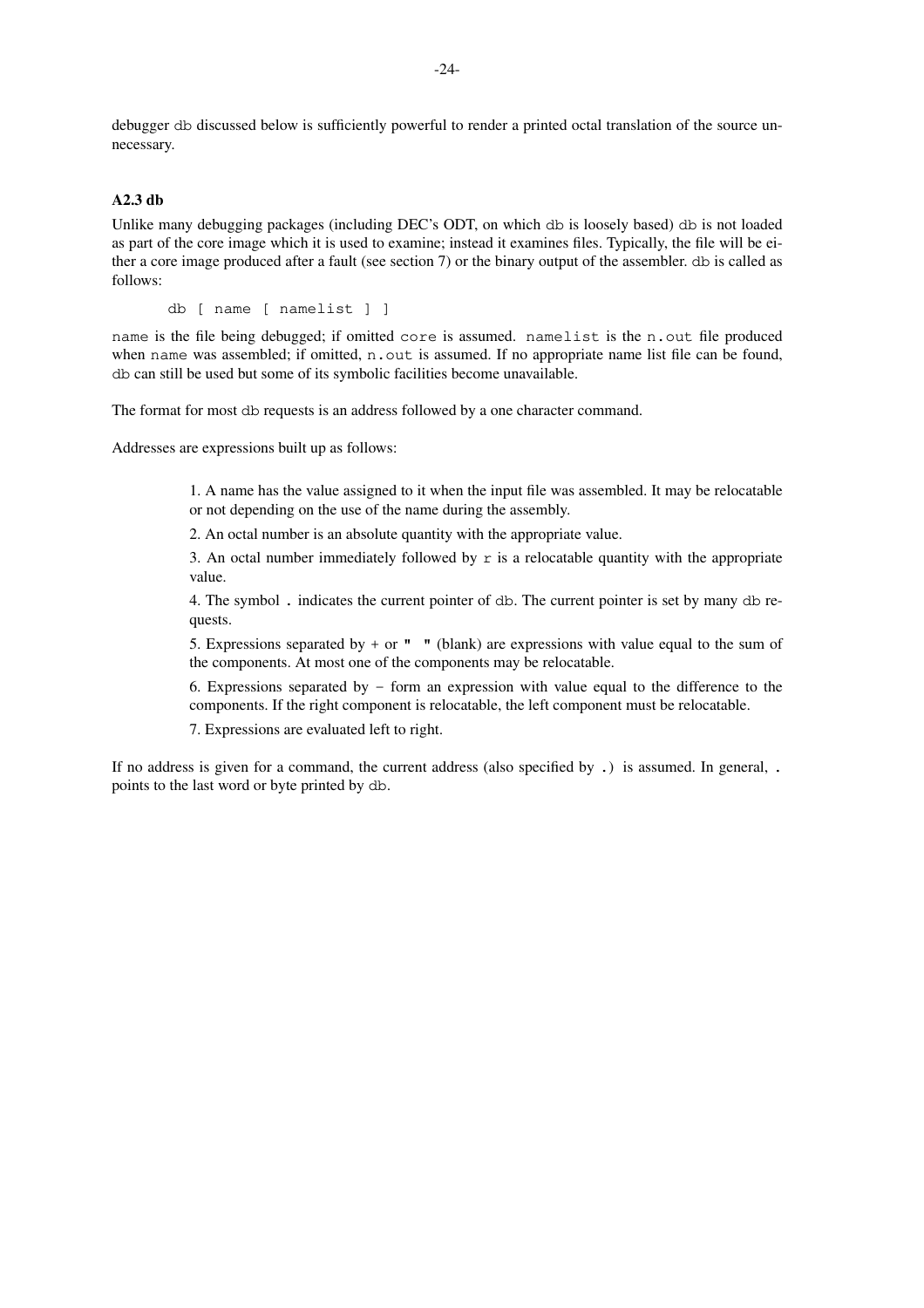There are db commands for examining locations interpreted as octal numbers, machine instructions, ASCII characters, and addresses. For numbers and characters, either bytes or words may be examined. The following commands are used to examine the specified file.

/ - The addressed word is printed in octal.

\ - The addressed byte is printed in octal.

" - The addressed word is printed as two ASCII characters.

´ - The addressed byte is printed as an ASCII character.

? - The addressed word is interpreted as a machine instruction and a symbolic form of the instruction, including symbolic addresses, is printed. Usually, the result will appear exactly as it was written in the source program.

& - The addressed word is interpreted as a symbolic address and is printed as the name of symbol whose value is closest to the addressed word, possibly followed by a signed offset.

 $\langle n_1 \rangle$  - (i. e., the character "new line") This command advances the current location counter . and prints the resulting location in the mode last specified by one of the above requests.

ˆ - This character decrements . and prints the resulting location in the mode last selected one of the above requests. It is a converse to  $\langle n \rangle$ .

It is illegal for the word-oriented commands to have odd addresses. The incrementing and decrementing of ". " done by the  $\langle n1 \rangle$  and  $\hat{ }$  requests is by one or two depending on whether the last command was word or byte oriented.

The address portion of any of the above commands may be followed by a comma and then by an expression. In this case that number of sequential words or bytes specified by the expression is printed. . is advanced so that it points at the last thing printed.

There are two commands to interpret the value of expressions.

= - When preceded by an expression, the value of the expression typewriter (EOT character).

# **A2.4 ed**

ed is nearly a subset of QED [reference]. When called by

```
ed name
```
ed performs an automatic r (read) command on file name. The major differences between ed and QED are:

- 1. There is no  $\setminus$  f character; input mode is left by typing . alone on a line.
- 2. There are no buffers and hence no  $\b$  stream directive.
- 3. The commands are limited to:

acdipqrsw=!

4. The only special characters in regular expressions are:

 $*$  ^ \$ [ .

which have the usual meanings. However, "ˆ" and "\$" are only effective if they are the first or last character respectively of the regular expression. Otherwise suppression of special meaning is done by preceding the character by "\", which is not otherwise special.

5. In the substitute command, only the leftmost occurrence of the matched regular expression is substituted.